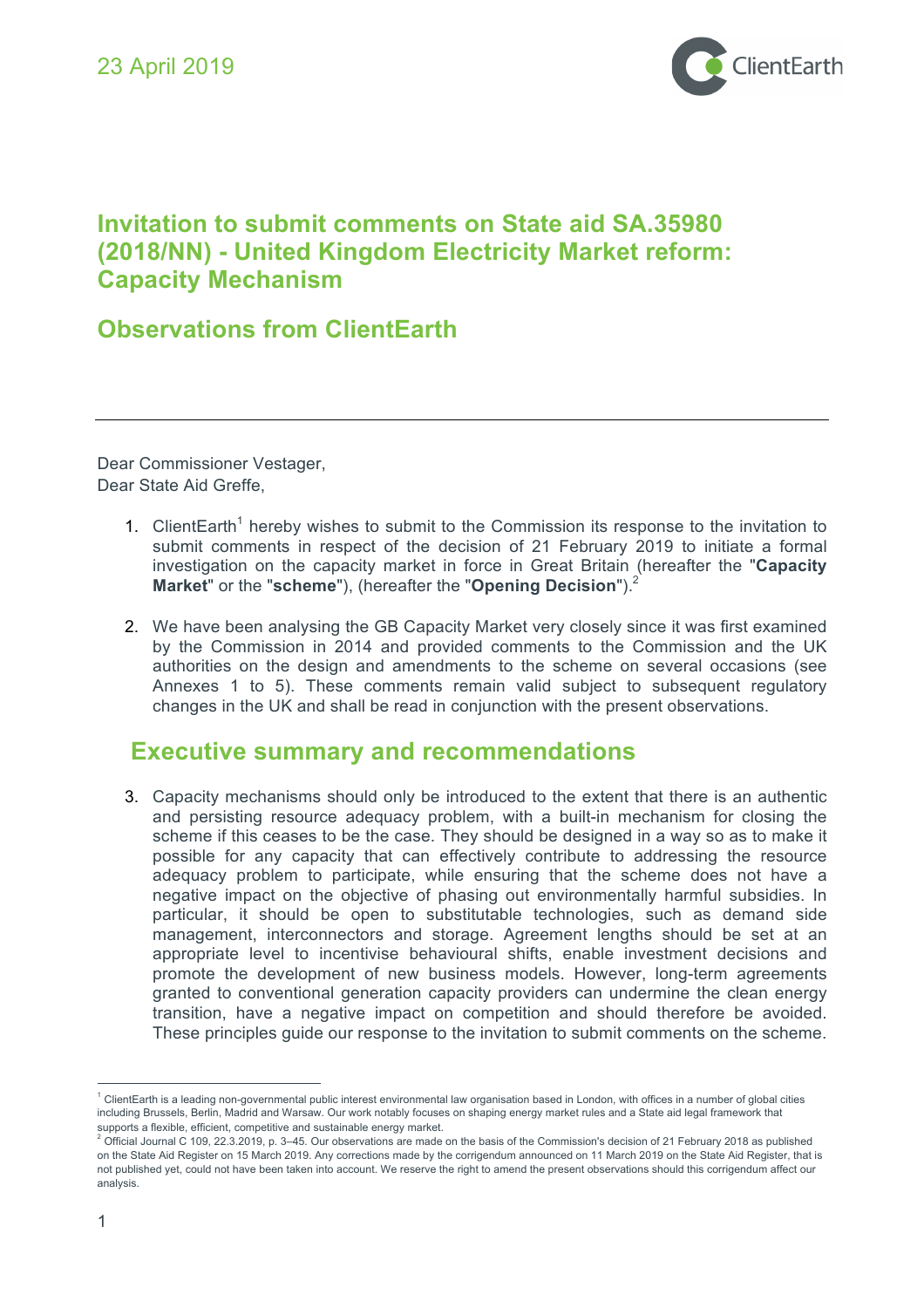

- 4. The analysis of the Capacity Market by the Commission in 2014 was, as also confirmed by the General Court, unsatisfactory. Likewise, there are a number of flaws in the Opening Decision.
- It is extremely questionable that a Capacity Mechanism is needed at all in the UK at present and for the future. The assessment of the necessity of the scheme shall be reviewed by the Commission.
- The organisation of T-1 and T-3 auctions during the standstill obligation is concerning and the Commission must carefully control that all contracts are awarded under the condition that the Commission adopts a final positive decision on the scheme.
- Due account must be taken of the amendments and public consultations launched by the UK authorities since the Opening Decision. In particular, the proposal to open the eligibility criteria to certain renewable technologies is an important development, assuming a Capacity Market is needed.
- The absence of reference to the new rules on capacity mechanisms adopted within the Clean Energy For All Europeans Package creates a severe risk of inconsistency and incompatibility of the Capacity Mechanism with the new regulatory framework. The final decision must ensure a complete compliance of the scheme with these new rules.
- The scheme still does not appear to be sufficiently technology neutral and it is essential that this is remedied for the future.
- 5. The Commission must ensure that the formal investigation is truly an in-depth investigation, taking into account all relevant information that is or could be available, publicly or not (and can be requested from the UK authorities or third parties), as well as all information provided by third parties and the reports expected to be produced by BEIS and Ofgem in summer 2019, and must also take due account of the evolution of the UK and EU regulatory frameworks.

# **1 General remarks**

# **1.1 Description of the GB capacity Market and amendments to the Regulations and Rules**

- 6. We do not have substantial comments to make on the accuracy of the description of the scheme in Section 2 of the Opening Decision.
- 7. The Capacity Market rules have been amended on several occasions since  $2014<sup>3</sup>$ Although many of these amendments have been taken into account in the Opening Decision, this is not the case of the most recent amendments or public consultations, as

<sup>&</sup>lt;sup>3</sup> The Electricity Capacity (Supplier Payment etc.) Regulations 2014 (2014 No. 3354); The Electricity Capacity (Amendment) Regulations 2015 (2015 No. 875); The Electricity Capacity (Amendment) (No. 2) Regulations 2015 (2015 No. 1974); The Electricity Capacity (Amendment) Regulations 2016 (2016 No. 742); The Electricity Capacity (Amendment) Regulations 2017 (2017 No. 1053) - all available at: http://www.legislation.gov.uk/; For other amendments, see https://www.ofgem.gov.uk/electricity/wholesale-market/market-efficiency-review-and-reform/electricity-market-reform/capacitymarket-cm-rules; For a consolidated version of the Rules up to 19 July 2018, see

https://www.ofgem.gov.uk/system/files/docs/2018/07/consolidated\_capacity\_market\_rules.pdf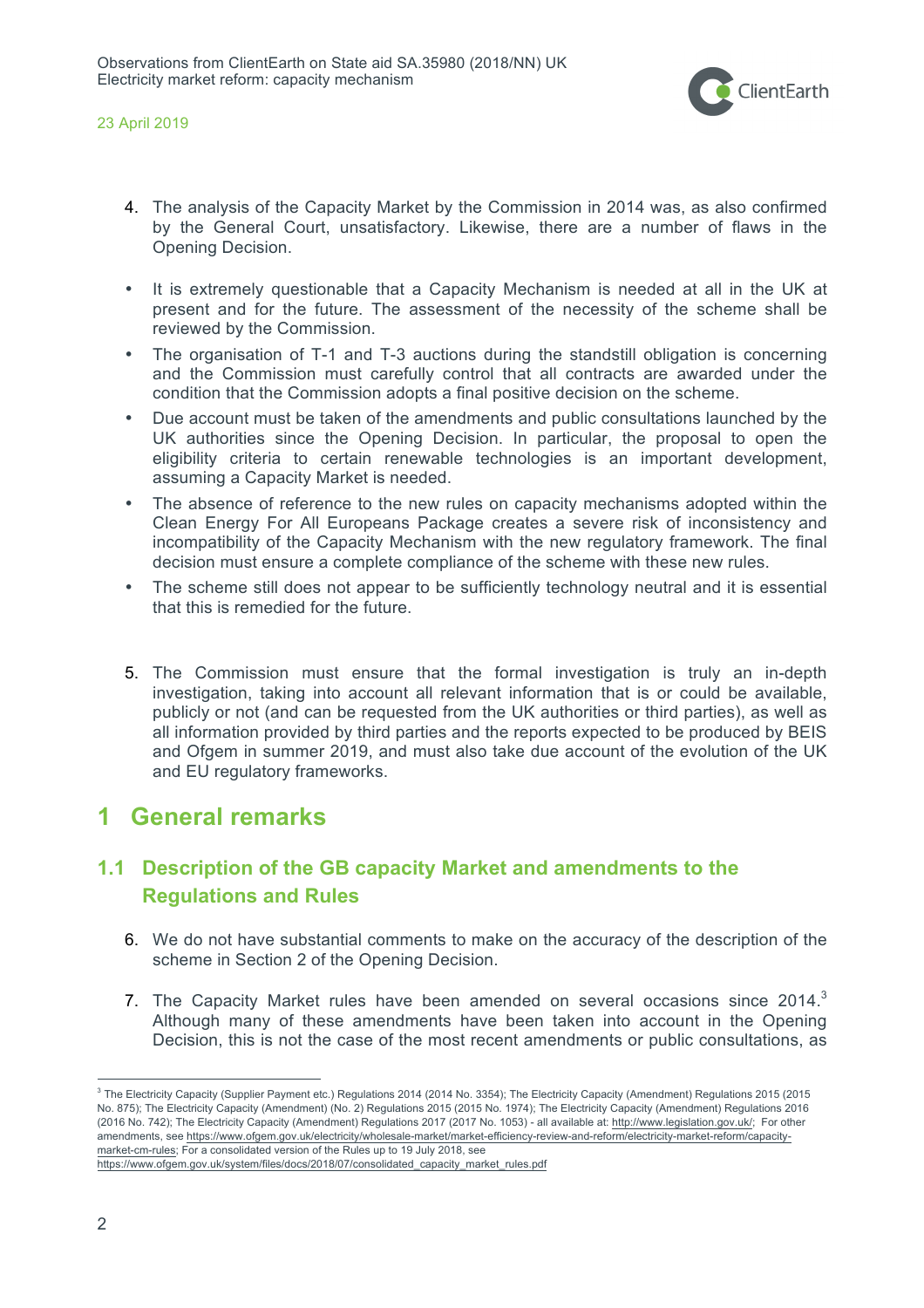

detailed further below under Section 2.1. These amend the Capacity Market legal framework with the intent, essentially, to (i) organise its implementation during the standstill period and (ii) address regulatory burdens and barriers faced by participants:

- **The Electricity Capacity (No. 1) Regulations 2019 (2019 No. 862) made on 9 April 2019**<sup>4</sup> , which essentially provide for rules relating to (i) the implementation of the capacity mechanism during the standstill period for agreements existing on 15th November 2018 and (ii) the organisation of T-1 "conditional agreement auctions" for delivery as from 1st October 2019, as well as (iii) various amendments regarding the possibility to certain capacity market units ("**CMUs**") to opt out or withdraw from the auctions and the rules for reconciliation of payments after the standstill period expires;
- **The Capacity Market (Amendment) (No. 2) Rules 2019**<sup>5</sup> that supplements the Electricity Capacity (No 1) Regulations 2019 with dates of entry into force of the various amendments, coordination of texts and specific implementation rules;
- **BEIS' public consultation on a T-3 auction for the 2022/23 delivery year,** to replace the T-4 auction which had been scheduled for January 2019<sup>6</sup>;
- In the same BEIS public consultation, **the project to make certain renewable energy technologies (onshore and offshore wind and photovoltaic solar) eligible** to participate in the scheme as from delivery year 2022/2023 (in the replacement T-3 auction);
- **Ofgem's public consultation launched on 16 April 2019 on the Five Year Review of the Capacity Market** and on "*changes that [Ofgem] are aiming to implement to simplify the CM in the short term*".<sup>7</sup> The responses to this consultation and the closing report from Ofgem that would be available in the summer may highlight some flaws of the current Capacity Market<sup>8</sup> and prospects for amendments.
- 8. BEIS and Ofgem reports proposing amendments to the scheme are expected to be published in the summer and in any case, within the 18 month period available to the Commission to conduct its formal investigation. $9$  These reports are expected to contain a number of items that could be highly relevant to the compatibility assessment of the scheme. In accordance with its duty to take account of all relevant information that is or could be available at the time it takes a decision, it is essential that the Commission wait to undertake a full assessment of the content of these reports before taking a final decision.
- 9. Rushing the adoption of a final decision without taking these reports fully into account, when the Commission is aware that they will soon be published (or when it could request

<sup>9</sup> Procedural Regulation 2015/1589, Art. 9(6)

 <sup>4</sup> Available at: http://www.legislation.gov.uk/uksi/2019/862/made

<sup>5</sup> Available at: https://assets.publishing.service.gov.uk/government/uploads/system/uploads/attachment\_data/file/786989/capacity-market-amendmentno2-rules-2019.pdf

<sup>6</sup> BEIS, Consultation on " Proposals for Further Amendments to the Capacity Market", March 2019 - available at:

https://assets.publishing.service.gov.uk/government/uploads/system/uploads/attachment\_data/file/784221/further-amendments-to-capacity-market-

consultation.pdf <sup>7</sup> This consultation closes on 28 May 2019 - Available at: https://www.ofgem.gov.uk/publications-and-updates/five-year-review-capacity-market-rulesfirst-policy-consultation

<sup>8</sup> In its Five Year Review (p.6), Ofgem admits that: "*We believe that the Rules are meeting their first objective to deliver security of supply, but that in part they hinder their own ability to meet their second objective to ensure the efficient operation of the CM. The complexity of the Rules and the regulatory burden they place on participants may be a barrier to participation and certainly makes participation complicated, which may in turn lead to inefficient bidding in the Auction. We identified the regulatory burden and the complexity of the Rules as a priority area in our consultation*."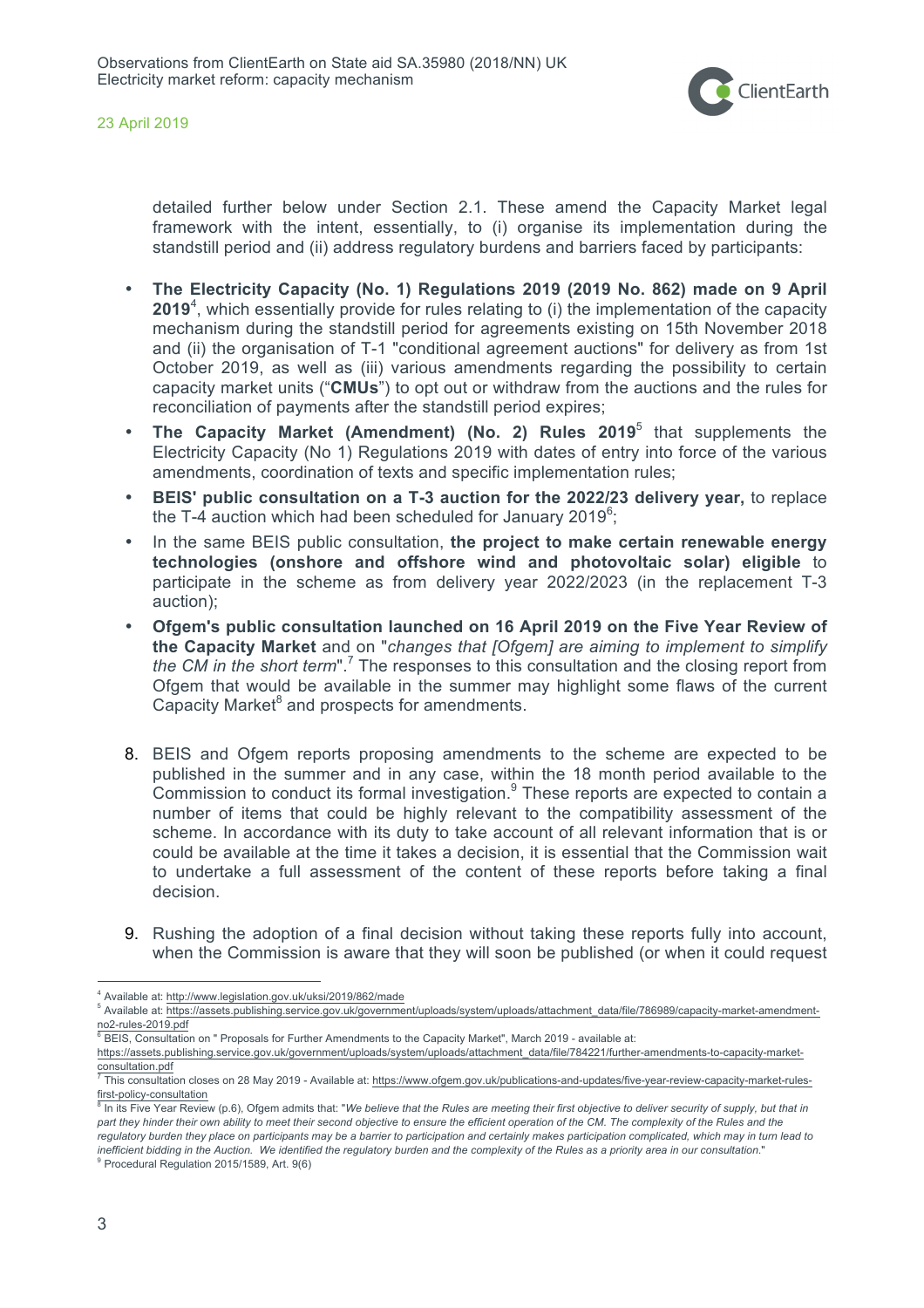

them from the UK authorities), could result in the Commission adopting a decision that does not duly take account of all information that is or could be available, as required by the case law.<sup>10</sup> For example, this situation could arise if the Commission were to expedite its decision-making process for the purposes of ensuring approval in time for the T-1 "conditional agreement auctions" referred to above. Any such unlawful expedition could be susceptible to legal challenge.

# **1.2 Evolution of the GB electricity market and of the Capacity Market calls for a distinct assessment of the scheme for the past (2014 to present) and for the future**

- 10. By contrast to the Commission's decision not to raise objections against the Capacity Market issued on 23 July 2014, the scope of the Opening Decision comprehends the entirety of the scheme as implemented since 16 December 2014 $^{11}$ , i.e. amendments to the scheme, results of the auctions, the evolution of the GB electricity market and of the UK policy in this respect - subject to the new pieces of legislation mentioned in Section 1.1 above.
- 11. In this respect, in addition to market developments that have taken place since 2014, the Commission's investigation will need to take into account subsequent regulatory changes (for example, cash out reform and reforms mentioned under Section 1.1 above), as well as the increased contribution of interconnection and the growth of low-carbon capacity resources such as DSR, storage and renewable generation. These developments are covered in more detail in our Capacity Market Review Response to the UK (Annex 3).
- 12. In the Opening Decision, the Commission formally divides its reasoning between the past, unlawful aid and the aid potentially going forward only in respect of the preliminary assessment of the objective of common interest and necessity of the aid.<sup>12</sup> This division is relevant given the limited evidence that exists of a genuine resource adequacy concern in Great Britain. Even if it were the case that such concerns were valid in 2014, which ClientEarth does not necessarily accept, those concerns need to be reassessed in light of the market dynamics that exist in 2019 and going forwards (see Section 2.2.2 below).
- 13. This division shall also apply to the assessment of the other compatibility criteria.
- 14. Besides, the reasoning should not be divided around the date of the General Court's ruling but around the date on which the Commission will take a final decision. This requires that all developments concerning the design of the scheme, as well as

<sup>&</sup>lt;sup>10</sup> See e.g. judgment of 10 February 2009, Deutsche Post and DHL International v Commission, T-388/03, EU:T:2009:30, para. 109 and 110;

judgement of 15 November 2018, Tempus Energy Ltd and Tempus Energy Technology Ltd v Commission, T-793/14, EU:T:2018:790, para. 69, 71 and 72; judgment of 3 April 2014, France / Commission, C-559/12 P, EU:C:2014:217, para. 63; judgment of 13 September 2010.

Hellenic Republic (T-415/05), Olympiakes Aerogrammes AE (T-416/05) and Olympiaki Aeroporia Ypiresies AE (T-423/05) v European Commission, EU:T:2010:386, para. 249

<sup>&</sup>lt;sup>1</sup> That is, according to rec. (203) of the Commission's decision to initiate formal investigations, the date of first implementation of the scheme, when the first auction under the capacity market took place.

 $12$  See rec. (137) to (144) for the period 2014-November 2018 and rec. (145) to (147) for the period after November 2018.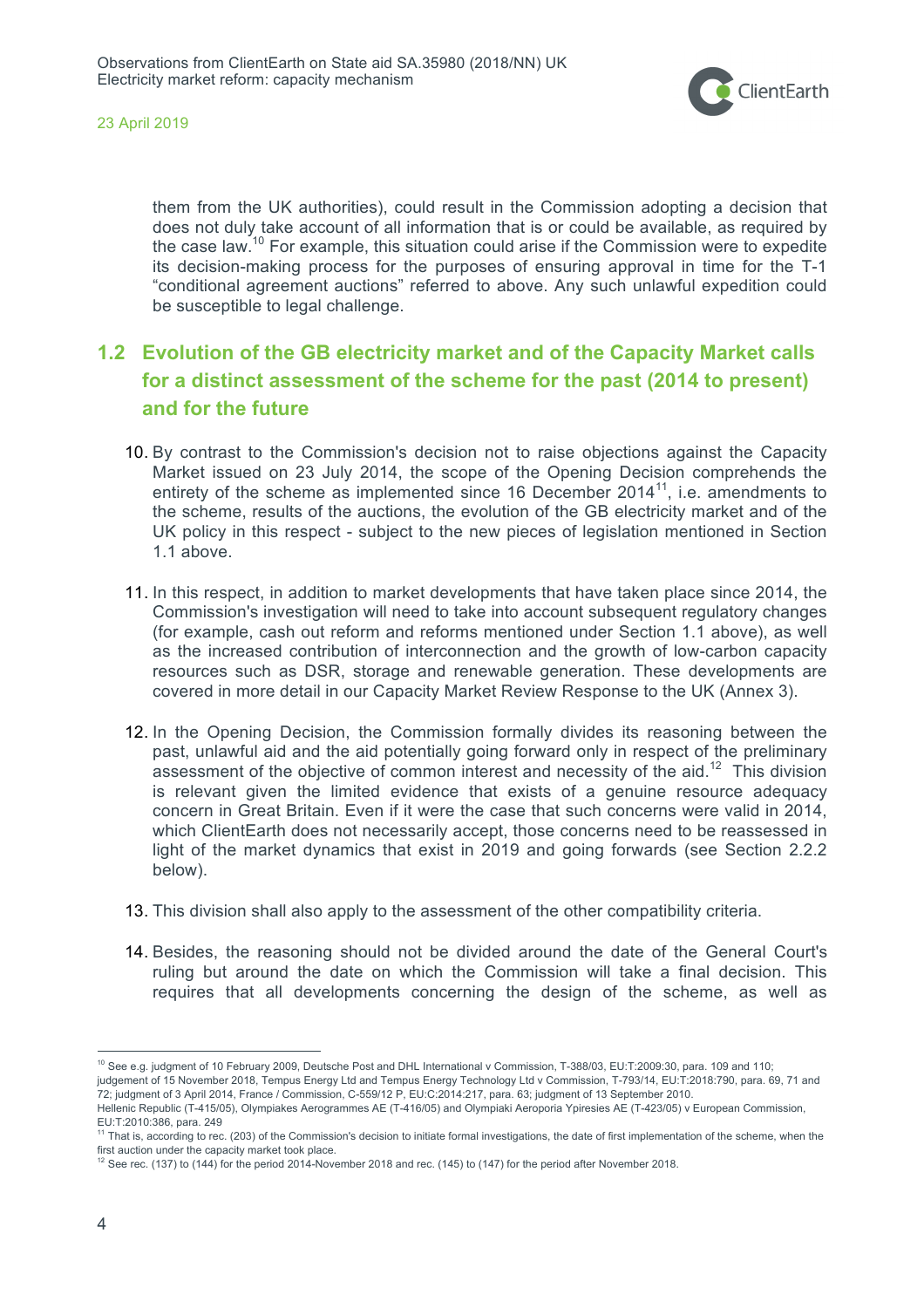

developments in the market and the regulatory environment,<sup>13</sup> that arise until the corresponsive in the mainer and the regarding environment, that ance and the Commission reaches a final decision, or are foreseen to arise<sup>14</sup> at that time, must be included in the definitive assessment of the compatibility of the aid for the future.<sup>15</sup>

## **1.3 Ensuring alignment of the scheme with the recast Regulation on the internal market for electricity**

- 15. Whilst the decision not to raise objections of 23 July 2014 was grounded on the EEAG alone, the legal framework relating to capacity mechanisms has evolved with the adoption of the recast Regulation on the internal market for electricity (hereafter the "recast Regulation").<sup>16</sup> It is expected that the recast Regulation will apply as of 1 January 2020. 17
- 16. The Opening Decision does not refer to this new legal framework at all, which is open to criticism given the imminence (or precedence) of the entry into force of the recast Regulation with the Commission's final decision on this matter. This flaw is even less understandable given that some of the decisions of 7 February 2018 authorising capacity mechanisms in other Member States contain a revision clause that specifically refers to the recast Regulation.<sup>18</sup>
- 17. It is imperative that the Capacity Market operates in the context of a coherent policy and legal framework. As a matter of good practice (if the final decision is adopted before 1 January 2020) and as a matter of law (if it is adopted after that date), the Commission should ensure that the Capacity Market is approved only to the extent that the requirements set out in the recast Regulation are complied with.
- 18. In this respect, it should be noted that the text of the recast Regulation was substantively agreed by the end of 2018, based largely on the Commission proposal of 30 November 2016. Both the European Parliament and the Council of the European Union had indicated their approval by early 2019.<sup>19</sup> Consequently, both the UK Government and the European Commission have been well aware of the principles and rules that have been agreed in the recast Regulation for an extended period, and certainly since prior to the date of the Opening Decision.
- 19. Given that the formal investigation currently being undertaken could run for a period of up to 18 months (and that this is only a best endeavours date), it is possible that it could

<sup>&</sup>lt;sup>13</sup> This includes notably the reforms of the Capacity Market rules, adopted, planned or proposed; and the recast Regulation on the internal market for electricity.

<sup>&</sup>lt;sup>4</sup> These shall include both reforms that the UK or the EU have already projected, but also forward analysis of the energy markets and of UK and EU policies in respect of the development of the energy sector.

<sup>15</sup> cf. C-49/05 P Ferriere Nord SpA v Commission EU:C:2008:259, paragraphs 70-71.

<sup>&</sup>lt;sup>16</sup> At the date of the present observations, the last version of the recast Regulation for the internal market for electricity is the one adopted by legislative resolution of the European Parliament on 26 March 2019 (P8\_TA-PROV(2019)0227).<br><sup>17</sup> Recast Regulation on the internal market for electricity, Art. 71(2)

<sup>&</sup>lt;sup>18</sup> See the clause included in the decisions adopted on capacity mechanisms on 7 February 2018, on SA.48490 (footnote 26); SA.45852 (footnote 14 resulting from the corrigendum of 28 November 2018); SA.42011 (footnote 50); SA.46100 (footnote 32).

<sup>&</sup>lt;sup>19</sup> Interinstitutional negotiations were commenced in February 2018, with trilogies held on 18 December 2018, and the Council of the European Union confirming on 18 January 2019 that it would approve the text once it had been approved by the European Parliament. The text was formally approved by Parliament on 26 March 2019. See further the legislative file:

https://oeil.secure.europarl.europa.eu/oeil/popups/ficheprocedure.do?reference=2016/0380(COD)&l=en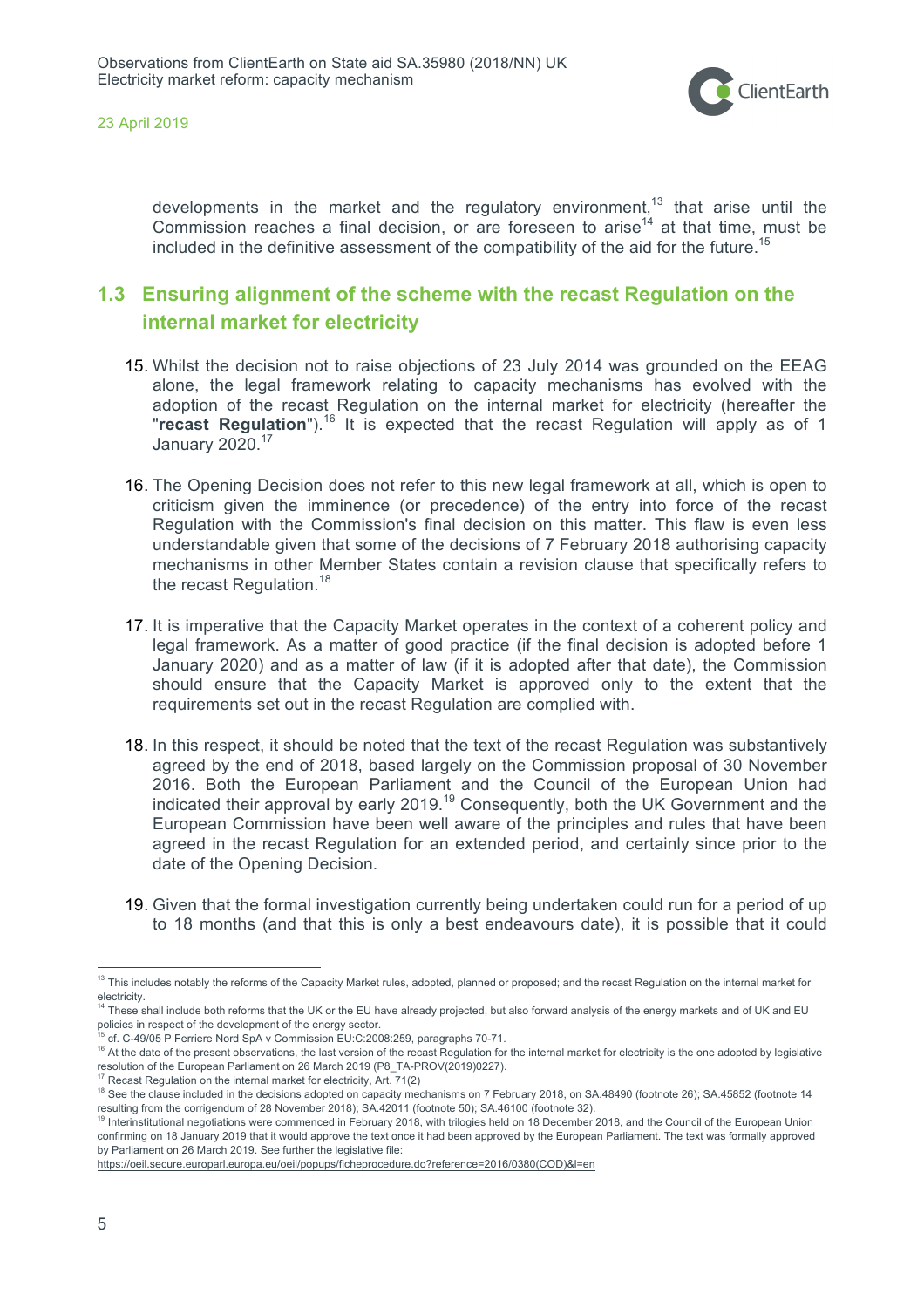

conclude following entry into force of the recast Regulation. However, it is also possible that it could conclude prior to that date (although that would represent an exceptionally and unprecedented short investigation for such a complex measure). It would be extremely unfortunate, and logically incoherent, if the date at which the Commission chooses to issue its final decision were to determine the manner in which it assesses compatibility of the Capacity Market with the internal market.

- 20. Given that it is uncertain on which date the final decision will be issued, it would be logical to assess it having regard to the principles set out in the recast Regulation, regardless of the timing of that final decision. The alternative, that the Commission sets out, from the outset, to assess the Capacity Mechanism without regard to the recast Regulation, could give rise to the impression that the Commission is intentionally expediting its assessment in order to avoid the UK having to apply the rules in the recast Regulation. Clearly any such expedition  $-$  for this or any other reason unrelated to ensuring full assessment of the compatibility of the measure with the internal market – is impermissible.<sup>20</sup>
- 21. For this reason, in assessing the compatibility of the Capacity Market, the Commission should have regard to the principles set out in the recast Regulation. Evidently this applies only to the forward looking assessment – given that the recast Regulation had not been drafted at the time of the 2014 approval decision, nor for most of the period from 2014 to 2018 when aid was (unlawfully) granted, it may not strictly be necessary to assess this existing aid on the basis of the new legislation.
- 22. To the extent that the Commission decides not to take the approach of assessing compliance of the Capacity Market on the basis of the principles set out in the recast Regulation – which we maintain would not be the correct approach – it should at the very least ensure that one or both of the following actions is undertaken $21$ :
- The UK commit to amend the Capacity Market pursuant to the new rules, in particular Articles 20 to 26, as soon as they will enter into force; and / or
- The final decision, if positive, be conditional on amendments to the scheme that will bring it in compliance with the new rules as soon as they will enter into force.
- 23. Consequently, whilst the Commission should in principle have regard to the principles underlying the recast Regulation in assessing the compliance of the Capacity Market, it must at the very least ensure that compliance with the recast Regulation is ensured upon its entry into force.

 $^{20}$  This is demonstrated by the case law of the European Courts. For example, in Case T-793/14 – Tempus Energy Ltd et al v European Commission, the General Court held that: "the Commission may not decline to initiate the formal investigation procedure in reliance on other circumstances, such as third-party interests, considerations of economy of procedure or any other ground of administrative or political convenience." (para 63). The same principle must apply, by extension, to the conduct of the in-depth investigation – third party interests must not dictate the manner or timing of the Commission's assessment, as this could affect the Commission's ability to fully assess compatibility of the measure with the internal market. <sup>21</sup> Procedural Regulation 2015/1589, Art. 9(3) ("…*where appropriate following modification by the Member State concerned*…") and Art. 9(4)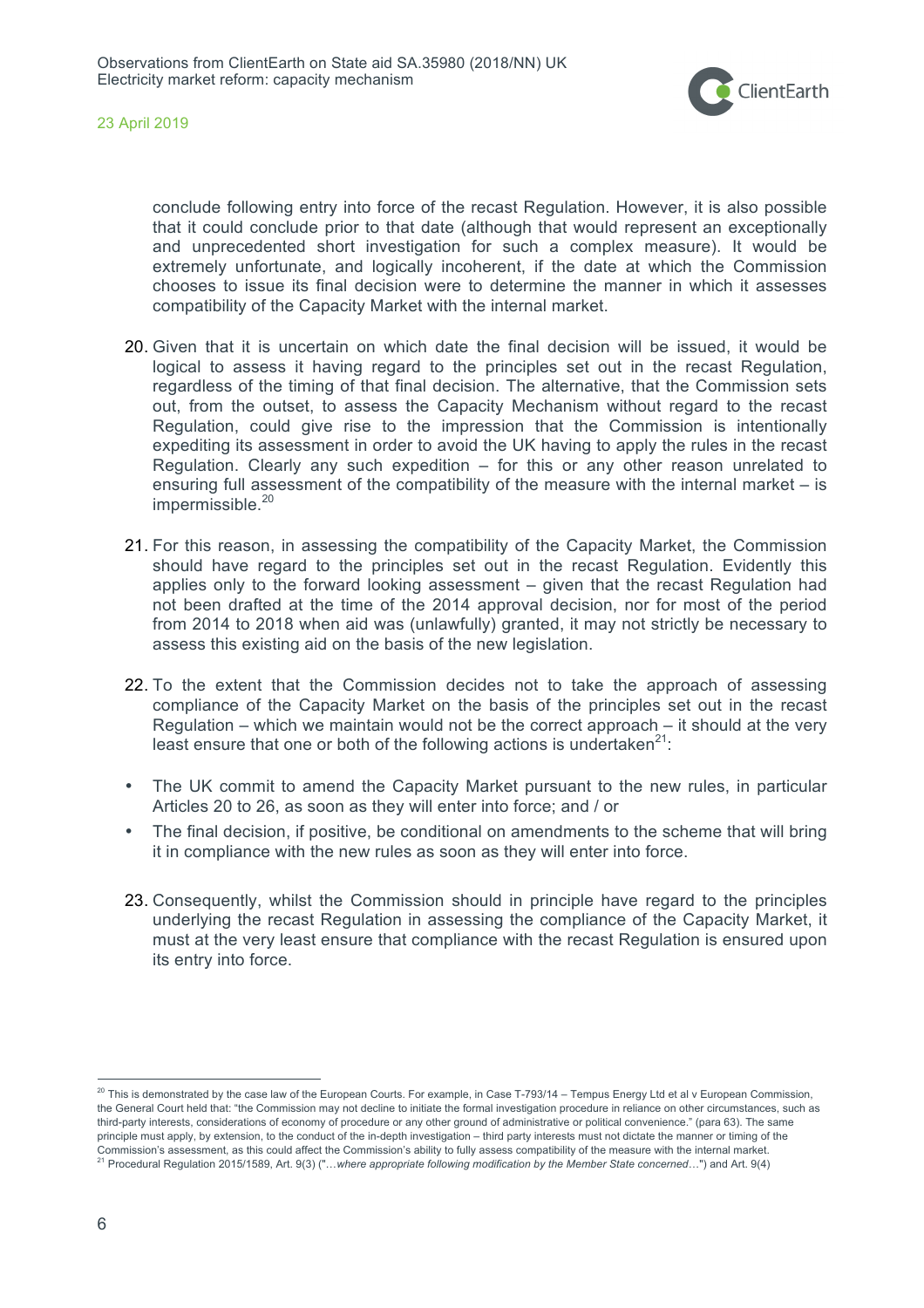

## **1.4 Inconsistency of the scheme with the recast Regulation on the internal market for electricity**

- 24. In substantive terms, the Capacity Market as designed is inconsistent with the recast Regulation. Some examples of this inconsistency are set out in the following paragraphs.
- 25. The Commission's acceptance of National Grid's assertion that sufficient investment in new capacity to satisfy the Reliability Standard will not take place unless the capacity market as reinstated is at odds with the thrust of the recast Regulation.
- 26. Without sight of National Grid's counterfactual studies they have not been made publicly available by National Grid or BEIS, and (at the time of this response) have not been provided in response to information requests - it is difficult to provide a detailed rebuttal to this assertion. However, it is clear that Great Britain currently has a capacity surplus of more than  $11\%^{22}$  and has introduced virtually all of the energy market reforms required by the recast Regulation – reforms that are designed to avoid the need for a capacity market. The Opening Decision therefore appears in conflict with the theme running through the recast Regulation that properly designed energy markets can ensure that security of supply is maintained.
- 27. Moreover, this capacity surplus provides a strong indication that the aid is incompatible with the internal market, given that a market failure is not evidenced, as required by the EEAG. This point is further developed in section 2.2.2 below.
- 28. It is also worth noting that the Capacity Market in Great Britain, and market-wide capacity markets in general, will undermine the market reforms set out in the recast Regulation. Whereas those market reforms aim to restore the "missing money" to the energy market through the removal of price caps and the introduction of scarcity pricing, market-wide capacity markets drain revenues from the energy market and reduce the infra-marginal rents available to energy market participants. This particularly damages the economics of those technologies such as demand response and storage that depend on a degree of price volatility. The tendency for capacity markets to depress peak energy prices and drain revenues from the energy market was evidenced by the increase in forward peak energy prices that occurred on the suspension of the Capacity Market in November  $2018^{23}$
- 29. It is also worth noting that the recast Regulation specifies that, where residual capacity concerns remain following the introduction of necessary energy market reforms, Member States should consider the introduction of a "strategic reserve".24 Unlike the market-wide

 $\overline{a}$ 

<sup>22</sup> On the capacity surplus (for winter 2018/19),see National Grid's Winter Outlook Report and the debates at the House of Commons on 2nd and 3rd April 2019 on the Draft Electricity Capacity (No. 1) Regulations 2019, mentioning that Great Britain has a capacity margin of 11% and "It is unlikely that there will be any capacity problems over the winter." . The 2018 National Grid Winter Outlook Report gives a de-rated margin of 11.7% or 7.1 GW and LoLE at 0.001. Our analysis shows that the capacity market needs just less than a 4% de-rated margin to satisfy the reliability standard, say 2.5 GW. So, by removing Cottam and Fiddler's Ferry (2.2 GW de-rated) from the capacity stack and adding Nemo and ElecLink (1.45 GW de-rated using PTE recommendations), we should have a de-rated margin of around 6.3 GW in Winter 2019/20 – well above that needed to meet the reliability standard.

The other approach is to look at the aborted T-1 auction for winter 2019/20. 4.6 GW of de-rated capacity was to be procured and about 14 GW prequalified This suggests a margin of around 7 GW – again more than enough to meet the reliability standard.<br><sup>23</sup> See e.g. http://watt-logic.com/2018/11/19/capacity-market-ruling/

<sup>24</sup> Recast Regulation on the internal market for electricity, Art. 21(3)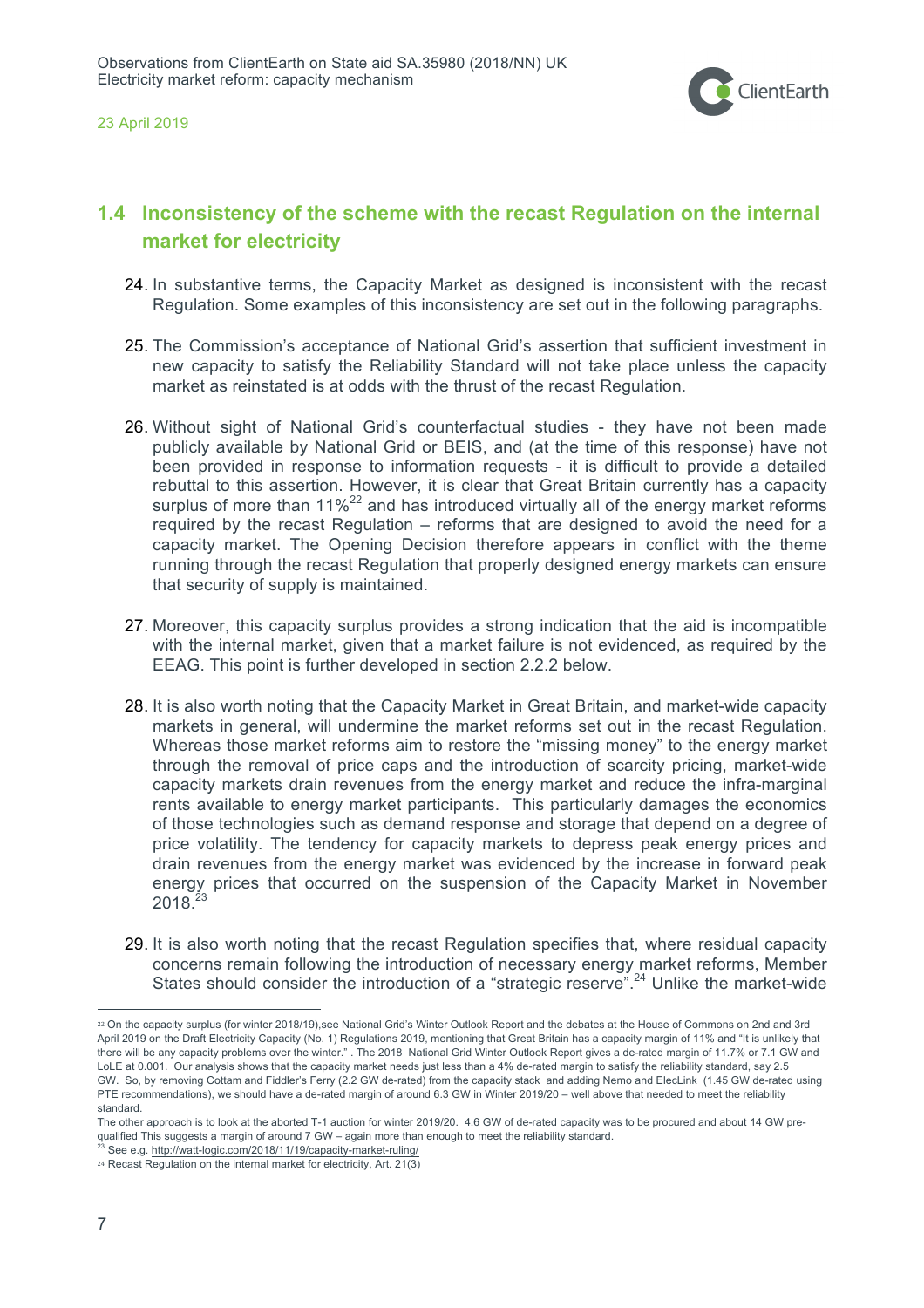

capacity market design introduced by Great Britain, a strategic reserve would allow energy prices to reflect the value of continued supply and would not drain revenues from the energy market. If Great Britain still has concerns that its energy market reforms are unlikely to bring forward sufficient investment to ensure compliance with its reliability standard going forward, consistency with the recast Regulation would require the consideration of a targeted strategic reserve, not the reinstatement of a market-wide capacity market.

30. We believe it is crucial that the Commission takes account of the consistency between the recast Regulation and the design of the Capacity Market for the future. As compliance with the new capacity mechanism design rules are intrinsically linked to the assessment of the compatibility of the scheme with State aid rules including the EEAG that are currently in force.

# **2 Assessment of the scheme**

## **2.1 Existence and lawfulness of aid - standstill period**

- 31. First of all, we support the Commission in its preliminary findings that the scheme is a State aid measure and that its compatibility with the internal market shall be assessed under the EEAG.<sup>25</sup>
- 32. Secondly, we also support the Commission's preliminary findings that the current scheme is unlawful given that the General Court (T-793/14) annulled the Commission's decision of 23 July 2014 not to raise objections to the scheme.<sup>26</sup> Consequently, any payments made in the past and currently under the scheme are exposed to recovery orders by national courts.
- 33. Likewise in light of the standstill obligation, the award of capacity agreements pursuant to any auctions (not only the capacity payments) shall not proceed pending a Commission's final positive decision, as they would confer new<sup>27</sup> aid to the capacity providers.<sup>28</sup> We refer in particular to our recommendations of January 2019 to the UK in this respect (Annex 5).

 $25$  Commission's decision to initiate formal investigations, rec. (131) and (133)

<sup>26</sup> Commission's decision to initiate formal investigations, rec. (132)

<sup>&</sup>lt;sup>27</sup> These individual acts have lost the protection of their underlying (approved) scheme with the annulment of the 2014 decision, thus can no longer be considered "existing aid" and are subject to EU State aid control. Without going into the distinction between capacity contract awards and payments based on them, recitals 5 et seq. Opening Decision also make it clear that the GB Capacity Market scheme as such is to be considered new aid, not existing aid. The Judgment did not leave the Commission any other possibility; as long as the Commission opens a formal investigation procedure considering a measure new aid, the suspension obligation under Article 108(3) TFEU remains fully applicable (Case C-400/99 Italy v Commission ('Tirrenia' – admissibility) EU:C:2001:528, para 45-65; Case C-367/95 P Commission v Sytraval and Brink's France EU:C:1998:154, para 37) This means that the entire scheme, including the contract awards, are currently unlawful – that the Commission is ambiguous about this in recital 10 does not change this.

<sup>&</sup>lt;sup>28</sup> The award of contracts constitute an economic advantage: running auctions under a scheme and awarding agreements for future payment confers an economic advantage (See Case C-279/08 P European Commission v Kingdom of the Netherlands [EU:C: 2011:551], the CJEU held at para 88 that "by making [NOx emission] allowances tradable, the Kingdom of the Netherlands confers on them a market value") The EU Commission itself considers even Government assurances to a possible beneficiary about the possibility of future payments (i.e. even short of a "binding" contract award) without notification in the meaning of Article 108(3) TFEU) as a possible violation of EU State aid rules (See e.g. the press reports about Commission questions regarding rumours that the UK Government had, a few months after the Brexit referendum in 2016, given assurances to Nissan in an effort to convince it not to transfer employment outside the UK (https://www.reuters.com/article/us-britain-eu-nissan-commission-idUSKBN1321CN, dated 7 November 2016 (last visited on 16 April 2019). Also the other elements of the notion of State aid are present as regards the Capacity Market contract awards.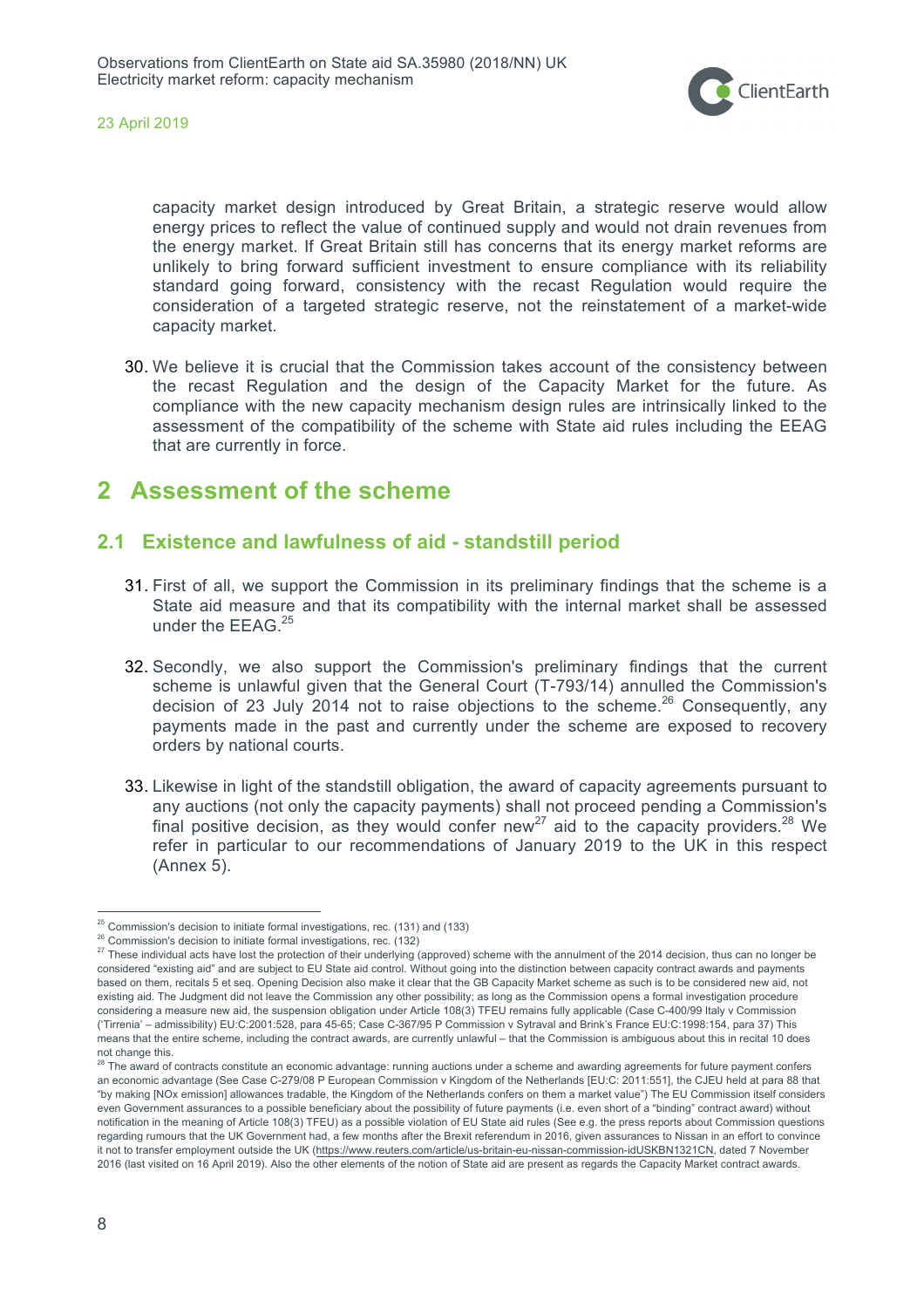

- 34. Nevertheless, recital 10 of the Opening Decision is somewhat misleading as to the actual suspension of the scheme and of grant of aid by the UK authorities since 15 November 2018. ClientEarth welcomes the UK authorities' decisions to (i) halt the T-4 auction scheduled for 2018 for delivery of capacity in 2022<sup>29</sup>; (ii) defer and condition payments under capacity agreements existing on 15th November 2018 upon the Commission approving the scheme<sup>30</sup>; and (iii) hold supplier charge payments received from electricity suppliers until the Commission approves the scheme.<sup>31</sup> Nevertheless, the decision (ii) also involves that the contracted CMUs are due to keep on providing capacity anyway<sup>3</sup> and the decision (iii) involves that the Settlement Body will keep on collecting charges from electricity suppliers, hence from consumers, during the standstill period. The scheme is therefore not entirely suspended and necessarily involves unlawful aid. The Commission should issue a suspension injunction against those acts of the UK which are perpetuating the advantages of the scheme which should have all ceased and been recovered pursuant to the standstill obligation.
- 35. Moreover, it is concerning that the UK plans on organising the following auctions despite its standstill obligation:
- A T-3 auction securing capacity for delivery in 2022/2023, to be held in early 2020.<sup>33</sup> It would replace the T-4 auctions that were meant to be organised in January 2019 but that did not take place due to the General Court's ruling. BEIS' intentions are, subject to technical adaptations, that the auction structure "*would be as similar as possible to the previously planned T-4 auction*" but would include certain renewable technologies (if this proposal is adopted).<sup>34</sup> The opening of eligibility conditions to renewable technologies was not taken into account in the Opening Decision and shall be assessed *per se* (see Section 2.2.3 below).
- A "conditional agreement auction" that is a T-1 auction that would be organised on 11-12 June 2019 for the delivery year commencing on 1st October 2019.<sup>35</sup> This conditional agreement auction was not mentioned in the Opening Decision but shall be taken into account by the Commission too. The conditional capacity agreements secured through the 2019 T-1 auction would convert into regular capacity agreements for the same delivery year, capacity obligation, and capacity cleared price, pursuant to the Commission approving the scheme.<sup>3</sup>

<sup>&</sup>lt;sup>29</sup> Commission's decision to initiate formal investigations, rec. (53); See the Electricity Capacity Regulations 2014 [2014 No. 2043], reg. 26(3)(a) <sup>30</sup> Electricity Capacity (No. 1) Regulations 2019, reg. 4(2) and 6(1). More precisely, the "*deferred capacity payment trigger event*" is the notification by the Secretary of State to the Settlement Body that the state aid approval has been obtained from the relevant authority i.e. a positive decision of the Commission on that aspect.

Electricity Capacity (No. 1) Regulations 2019, reg. 7(1)(a) and 8

<sup>&</sup>lt;sup>32</sup> The capacity providers may elect to terminate their contracts or not deliver capacity but will be subject to the regular termination or non-completion fees if the Commission issues a positive decision and the scheme is fully reinstated.

<sup>&</sup>lt;sup>33</sup> Commission's decision to initiate formal investigations, rec. (53) and (156). It appears that BEIS is now contemplating to hold these auction in early 2020, rather than in 2019 as mentioned in the Opening Decision - see: BEIS, Consultation on " Proposals for further amendments to the capacity market", March 2019, pp.4 and 6

 $^{34}$  BEIS, Consultation on " Proposals for further amendments to the capacity market", March 2019, pp.6 and 8<br><sup>35</sup> Electricity Capacity (No. 1) Regulations 2019, Part 5, reg. 28 *et seq*. That T-1 auction is actually th planned in January 2019, until the Commission's decision was annulled by the General Court on 15 November 2018. For details of schedule and modalities of these auctions, see See Letter from BIS to National grid of 10 April 2019 (available at:

https://assets.publishing.service.gov.uk/government/uploads/system/uploads/attachment\_data/file/794942/20190410\_SoS\_to\_Duncan\_Burt\_RE\_Capa city\_Market-A.pdf); and the Auction Guidelines 2019 v.3.0, the Pre-Auction Activity Guidance and the Auction Withdrawal Notice v.1.0, all published on 11 April 2019 and available at: https://www.emrdeliverybody.com/CM/Guidance.aspx

<sup>&</sup>lt;sup>36</sup> Electricity Capacity (No. 1) Regulations 2019, reg. 31(c)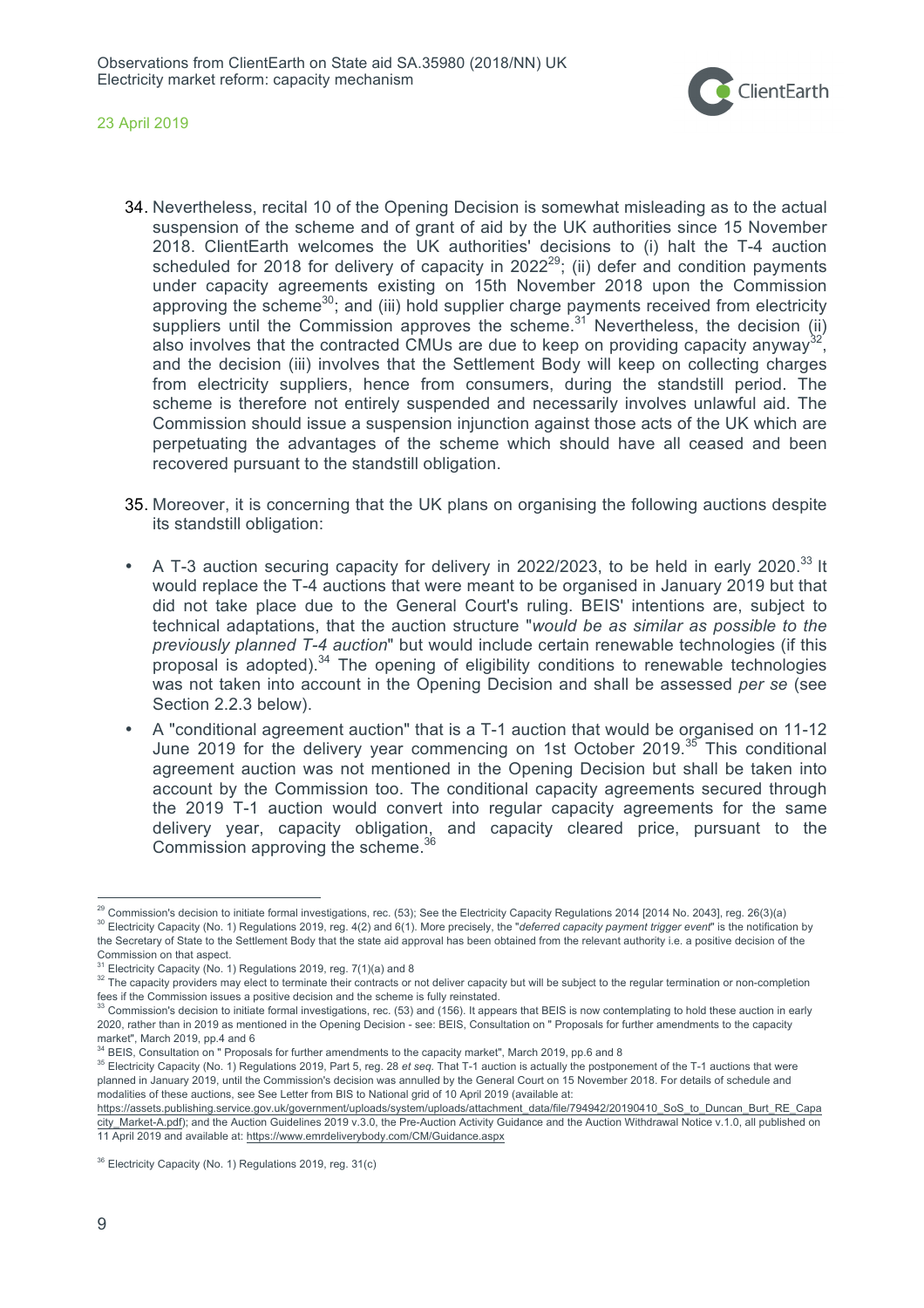

36. Despite the fact that "*the Government do not consider that holding this T-1 auction, or awarding additional capacity agreements in that auction, amounts to state aid [on the ground that] conditional capacity agreements convert into capacity agreements only if there is state aid approval to make payments, meaning that any aid under the agreement awarded is entirely conditional on state aid*" 37, the Commission shall include these auctions in its analysis of compliance with the standstill obligation and assessment of compatibility.

## **2.2 Compatibility with the internal market**

## **2.2.1 Preliminary remark: Information available to assess the compatibility of the scheme**

- 37. The following analysis has been made on the basis of the documentation publicly available. On 12 April 2019<sup>38</sup>, ClientEarth requested from BEIS some information necessary in particular for assessing the objective of common interest, the need for a capacity mechanism and the organisation of transitional auctions. To date, these documents have not been provided<sup>39</sup> and we reserve the right to supplement the present observations with an analysis of this relevant information upon receipt.
- 38. Pursuant to its duty to assess the compatibility of the scheme in light of all information available, the Commission must ensure that it collects and analyses all of this information even if the UK Government chooses not to disclosure it to the public, if necessary by using its investigations powers under Article 7 of the Procedural Regulation 2015/1589.
- 39. Furthermore, there are no time-related boundaries as regards the facts that the Commission has to take into account in reaching its final decision pursuant to Articles 108(2) TFEU and Article 9(1)-(5) of the Procedural Regulation. The Commission shall use all relevant information made available since it adopted the decision not to raise objections in 2014, including, but not limited to, any information that the UK Government provided to it on 20 December 2018 (which is not publicly available), as well as all information provided to the Commission by third parties.

## **2.2.2 Objective of common interest and necessity of the aid**

- 40. The following observations relate to Section 3.3.1 of the Opening Decision.
- 41. Security of electricity supply is of course an essential part of safeguarding the economic and wider public interest. However, whether a capacity mechanism, i.e. a State aid measure, is necessary to ensure security of supply shall be assessed strictly under the applicable legal framework described in the EEAG.

<sup>&</sup>lt;sup>37</sup> House of Commons, Draft Electricity Capacity (No. 1) Regulations 2019, 2 April 2019, intervention by Chris Skidmore, at 2:59pm -

https://hansard.parliament.uk/Commons/2019-04-02/debates/3b82c91d-7577-471a-83ff-da3beb5221d4/DraftElectricityCapacity(No1)Regulations2019

<sup>38</sup> Annex 6 - ClientEarth' request for information to BEIS dated 12 April 2019

<sup>39</sup> See Annex 7 - BEIS' reply to ClientEarth' request for information, dated 12 April 2019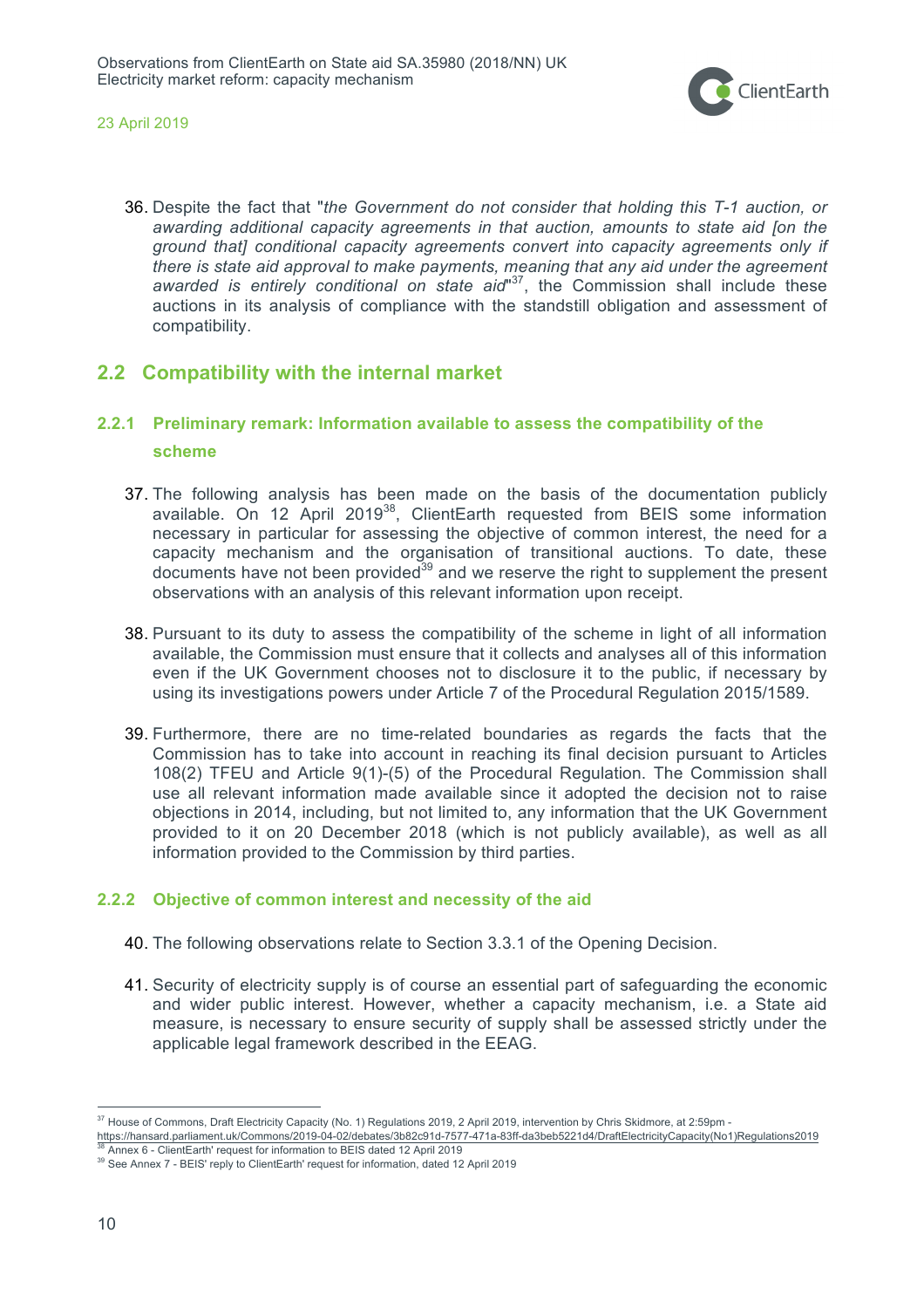

- 42. Paragraphs 220 and 221 impose two main criteria for assessing whether an aid measure can be deemed to meet the objective of common interest consisting in ensuring security of supply At paragraph 220, that "*the Member States should […] primarily consider alternative ways of achieving generation adequacy that does not have a negative impact on the objective to phasing-our environmentally and economically harmful subsidies…"* ; at paragraph 221, that the generation adequacy problem be clearly identified and consistent with ENTSO-E's analysis.
- 43. **The requirement in paragraph 220 was not met back in 2014 and is still not met at present.** Some UK policies such as the introduction of an emission intensity limit and the reforms of the Capacity Market rules enabling certain renewable technologies to participate, or facilitate the participation of demand side management, are however going in the right direction.
- 44. In more detail, recital 150 of the Opening Decision insufficiently takes into account the reality of the continuous subsidies to fossil fuel generation that are granted through capacity agreements, in particular open cycle gas plants and diesel generators<sup>40</sup>, or old nuclear producers. <sup>41</sup> This is to the detriment of more responsible and sustainable resources such as demand side management (demand side response, energy efficiency storage, in particular) that actually have the potential to reduce energy consumption and thus the need for additional capacity - in line with the proportionality principle.
- 45. Also at recital 150, the Commission states that the UK "has passed stringent emission performance standards to prevent commissioning high carbon intensive generation".<sup>42</sup> Evidence that even the UK considers this is not strict enough to meet the objective of phasing out environmentally harmful subsidies (paragraph 220 EEAG), is the intention to introduce an "emission intensity limit"<sup>43</sup> of 450gCO2/KWh for solid fossil fuel generation CMUs that would apply to auctions for delivery in 2025/2026.<sup>44</sup> ClientEarth already alerted the UK authorities on the necessity for such emission intensity limit to meet the objective to phase out fossil fuel subsidies provided in paragraph 220 EEAG.<sup>45</sup> This emission intensity limit is still to be passed into law (indeed, no formal legislative proposal

<sup>&</sup>lt;sup>40</sup> House of Commons, Draft Electricity Capacity (No. 1) Regulations 2019, 2 April 2019, intervention by Dr. Whitehead, at 2:59pm (column 11) -Available at: https://hansard.parliament.uk/Commons/2019-04-02/debates/3b82c91d-7577-471a-83ff-

da3beb5221d4/DraftElectricityCapacity(No1)Regulations2019: "*On the particular point of the capacity market providing new build, will the Minister agree that the only combined cycle gas plant supported by the capacity market is one 400MW plant during the entire period of the auctions? The capacity that has been procured more recently has either been open cycle gas plants, which are more polluting than combined cycle gas plants, or diesel set generators, which are more polluting than coal. Does the Minister consider that that is a good method of procuring capacity for the future through the capacity market arrangements?*"

<sup>&</sup>lt;sup>41</sup> House of Commons, Draft Electricity Capacity (No. 1) Regulations 2019, 2 April 2019, intervention by Dr. Alan Whitehead, at 2:37pm - Available at: https://hansard.parliament.uk/Commons/2019-04-02/debates/3b82c91d-7577-471a-83ff-da3beb5221d4/DraftElectricityCapacity(No1)Regulations2019 : "A capacity market which did that 15-year job of bringing long-term capacity into the frame might make some long-term sense. The problem with the *capacity market as it stands is that it has signally failed to do that job. Instead, almost all the contracts are one-year contracts for immediate capacity for companies not to produce, but to stand by to produce, if required, in the event of a capacity shortfall in a particular period, in this case, next winter. That is a very long way from the original intention of the capacity market. Not only are contracts being given out to coal-fired generators, which increases the amount of energy they produce when they are supposed to be reducing it until their disappearance in 2025, but capacity payments are being given to old nuclear power producers in order for them to stand by and produce power when, in fact, a nuclear power station cannot be turned off. It is therefore quite impossible for that nuclear power station not to provide power and yet capacity payments are going to those organisations. It is not a good system as it stands*."

 $42$  See Energy Act 2013 (2013 Chapter 32), sect. 57, available at: http://www.legislation.gov.uk/ukpga/2013/32

<sup>43</sup> That is said to be an instantaneous limit that contrasts with the existing Emissions Performance Standard, which sets an annual limit on CO2 emissions from fossil fuel generators. See BEIS, "Implementing the end of unabated coal - Government response to unabated coal closure consultation", January 2018, footnote 6

 $44$  BEIS, "Implementing the end of unabated coal - Government response to unabated coal closure consultation", January 2018, para. 18 and 27.  $45$  See Annex 3, para. 3 to 6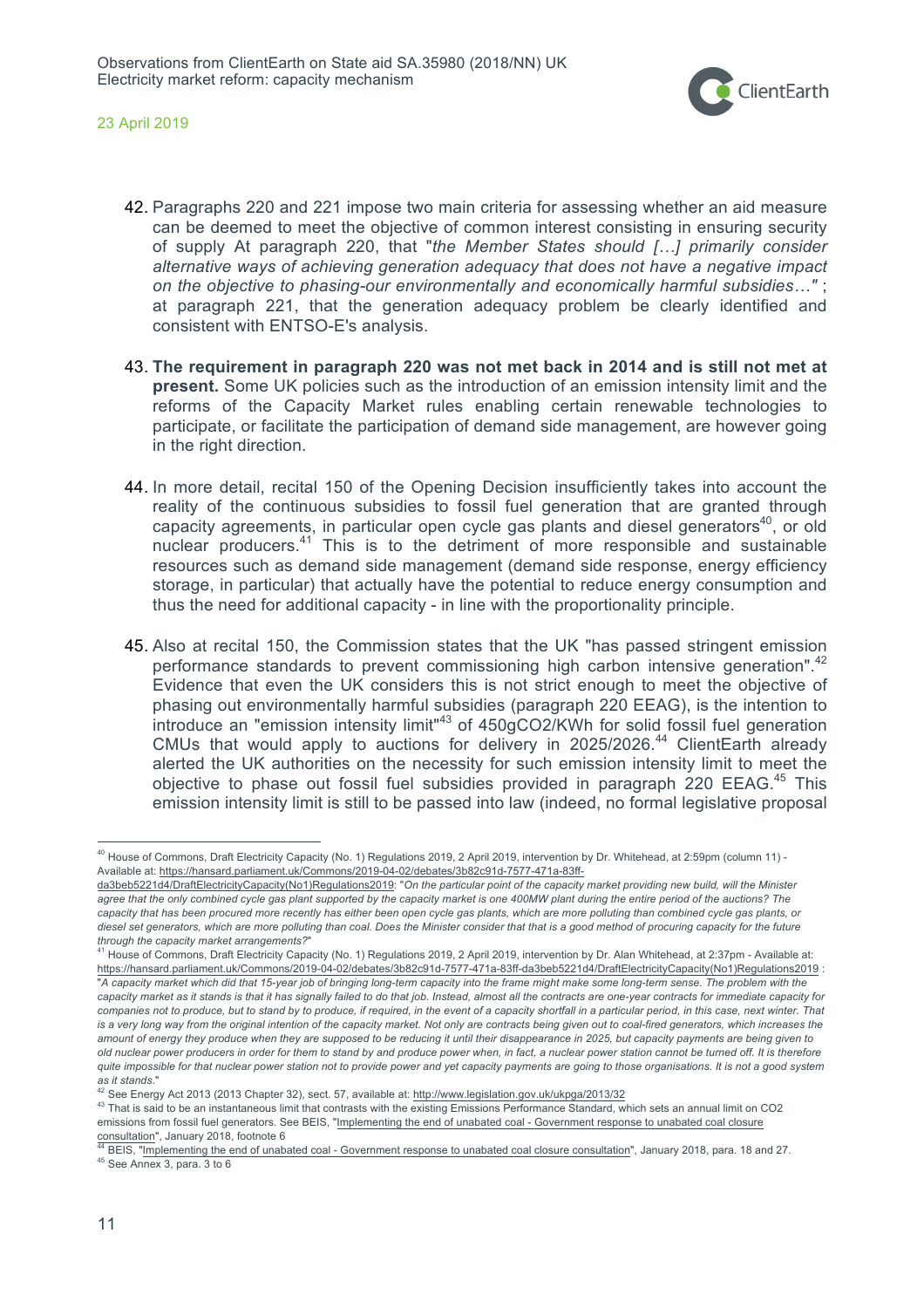

has been published) and is promised "in good time before" the auctions organised in 2020/2021.<sup>46</sup> We recommend that the final decision taken by the Commission, if positive, contain a commitment by the UK authorities to comply with their own policy of unabated coal closure by 2025 and introduce the necessary legislation to achieve this.

- 46. In accordance with paragraph 221, it could be argued that the UK identified a generation adequacy problem that is consistent with ENTSO-E's analysis. However, this statement is **not sufficient to establish that there was, is and will be for some more years a genuine need for a Capacity Market in Great Britain**.
- 47. First, at recital 146, the Commission states that "*The identification of a persistent need*  for a capacity mechanism for the future has to be based on counterfactual scenarios, *assuming that no capacity mechanism exists in the UK*." Our enquiry for the counterfactual scenario made to National Grid was rejected on the ground that this document could not be disclosed pursuant to a BEIS' request to National Grid. We are therefore unable to assess in any detail the conclusion drawn by the Commission in recital 147 that the requirement of paragraph 221 EEAG is met.
- 48. Nevertheless, the immediate conclusion at recital 147 that National Grid' analysis is consistent with the generation adequacy analysis carried out by ENTSO-E (the MAF), as both are based on the same input data (National Grid's FES base case), is biased: the fact that both use the same data rather undermines the usefulness of the ENTSO-E analysis as a sanity check.
- 49. Furthermore, contrary to the Commission's preliminary finding at recital 151, on the evidence available there is no need for the Capacity Market as designed.

### *The UK's conservative approach*

- 50. The following comments are based on the UK's original submissions to the Commission. National Grid are not prepared to release the studies submitted to the Commission in December 2018 as BEIS has requested that they remain confidential.
- 51. In its original submission, the UK Government's own evidence (recital 92, fig 4 of the Opening Decision) only shows LoLE rising above the reliability standard prior to winter 2018/19 under the "low supply" and "high demand" scenarios. In the reference scenario, LoLE remains at low levels other than in year 2015/16, when it approaches the reliability standard. This is despite extremely conservative assumptions about peak demand, plant availability and interconnection contribution.

### *Interconnection*

52. In their longer-term estimates of de-rated capacity margin (recital 93, fig 5 of the Opening Decision), again in their original submission, the UK Government do show de-rated

<sup>&</sup>lt;sup>46</sup> See BEIS, "Implementing the end of unabated coal - Government response to unabated coal closure consultation", para. 40: "As the introduction of the emissions intensity limit will prevent unabated coal units entering into the Capacity Market auctions held in late 2021/early 2022 for the 2025/26 delivery year, and subsequent auctions for delivery years beyond that, the government will prepare the required legislation in good time before these 2021/22 auctions."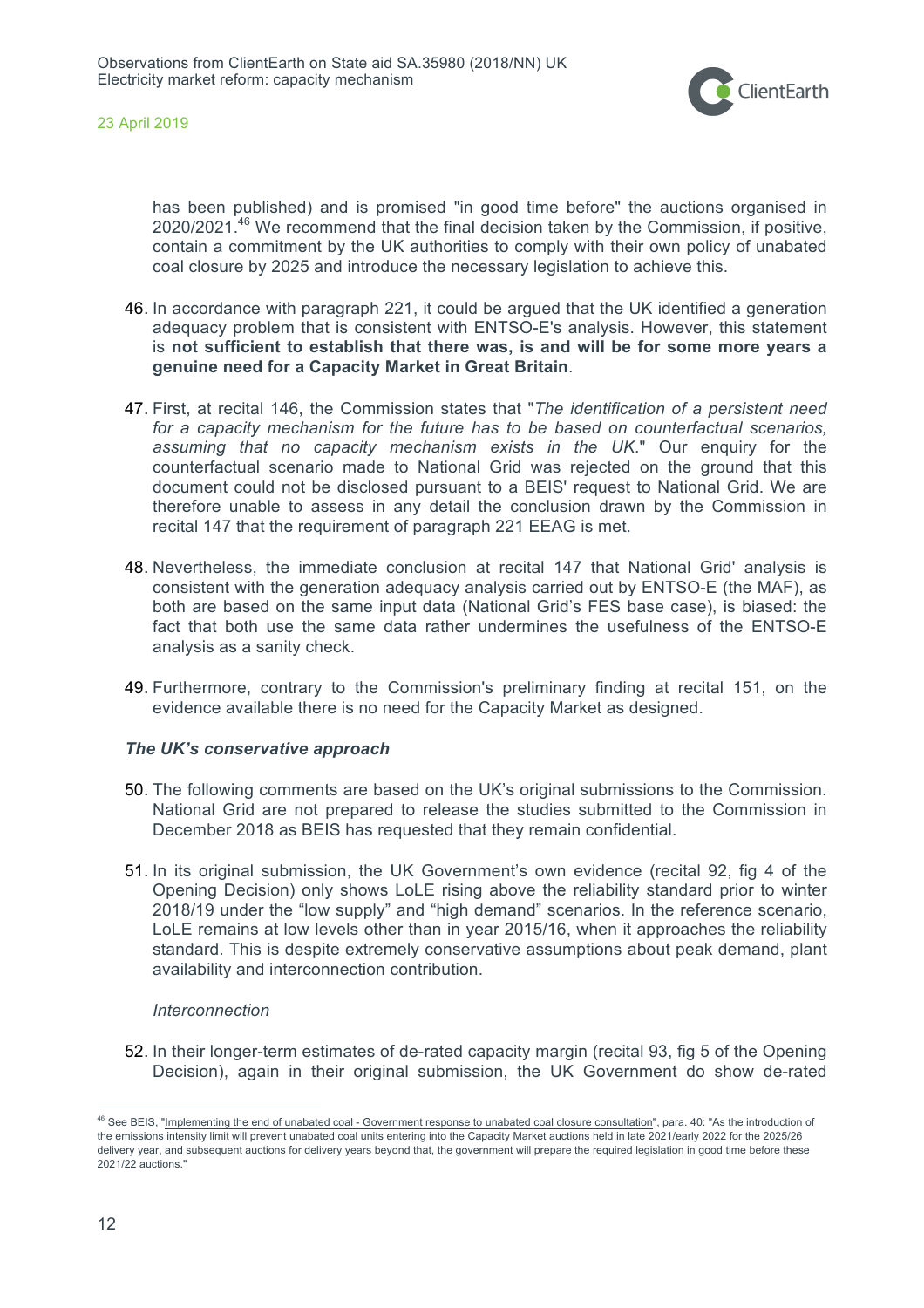

margins falling below that necessary to meet the reliability standard.<sup>47</sup> However, this is again influenced by the very conservative estimates made, e.g. that the total interconnector capacity makes a zero-net contribution. This assumption is at odds with the capacity agreements allocated to individual interconnectors in recent auctions and the fact that total interconnector capacity is expected to rise to around 11.5 GW by  $2022^{48}$  – the first year that the UK Government (recital 95, fig 5 of the Opening Decision) expected de-rated margins to fall below that necessary to meet the reliability standard

- 53. Just what capacity contribution interconnectors can be expected to make when total interconnection capacity rises to these levels is unclear as saturation effects may arise. However, using the contribution assumptions recommended by the UK Government's own Panel of Technical Experts and including contributions only from continental Europe, interconnection alone would have contributed more than enough de-rated capacity to ensure the reliability standard was met in all years.
- 54. National Grid's methodology for calculating assumed interconnection contribution in recent auctions has improved considerably from the extremely conservative assumptions used in the UK Government's original submission and the early auctions. However, without sight of National Grid's recent analysis it is impossible to comment on validity of the assumptions used.

#### *Plant availability*

55. Although it is not clear what assumptions were made about plant availability in the UK Government's submission to the Commission, National Grid takes a conservative approach when recommending capacity to be auctioned to the Secretary of State. The assumptions made about existing generator availability over peak are a significant factor in estimating de-rated capacity margins and how much capacity needs to be contracted at auction. As with interconnector contribution assumptions, National Grid's conservative approach (see table below) adds to capacity requirements at auction. As an example, using availability assumptions for CCGT plant that more accurately reflected recent outturn would reduce the amount of capacity needed to be contracted by over 1 GW.

|                | 2016/17<br><b>Actual</b> | 2017/18<br><b>Actual</b> | <b>Capacity</b><br>market<br><b>Assumption</b> |
|----------------|--------------------------|--------------------------|------------------------------------------------|
| <b>Nuclear</b> | 6                        | 5                        | 18                                             |
| Coal           | $15*$                    | 5                        | 12                                             |
| <b>OCGT</b>    | 3                        | 3                        | 5                                              |
| <b>CCGT</b>    |                          | 6                        | $11 - 13$                                      |

Assumed generator non-availability and outturn (%)

Source National Grid publications

\* High unavailability thought to be due to commercial decisions reflecting a low probability of running.

48 Ofgem's "Electricity Interconnectors" page. See https://www.ofgem.gov.uk/electricity/transmission-networks/electricity-interconnectors

 <sup>47</sup> A de-rated capacity margin of just under 4% is necessary to meet the reliability standard of 3 hours p.a.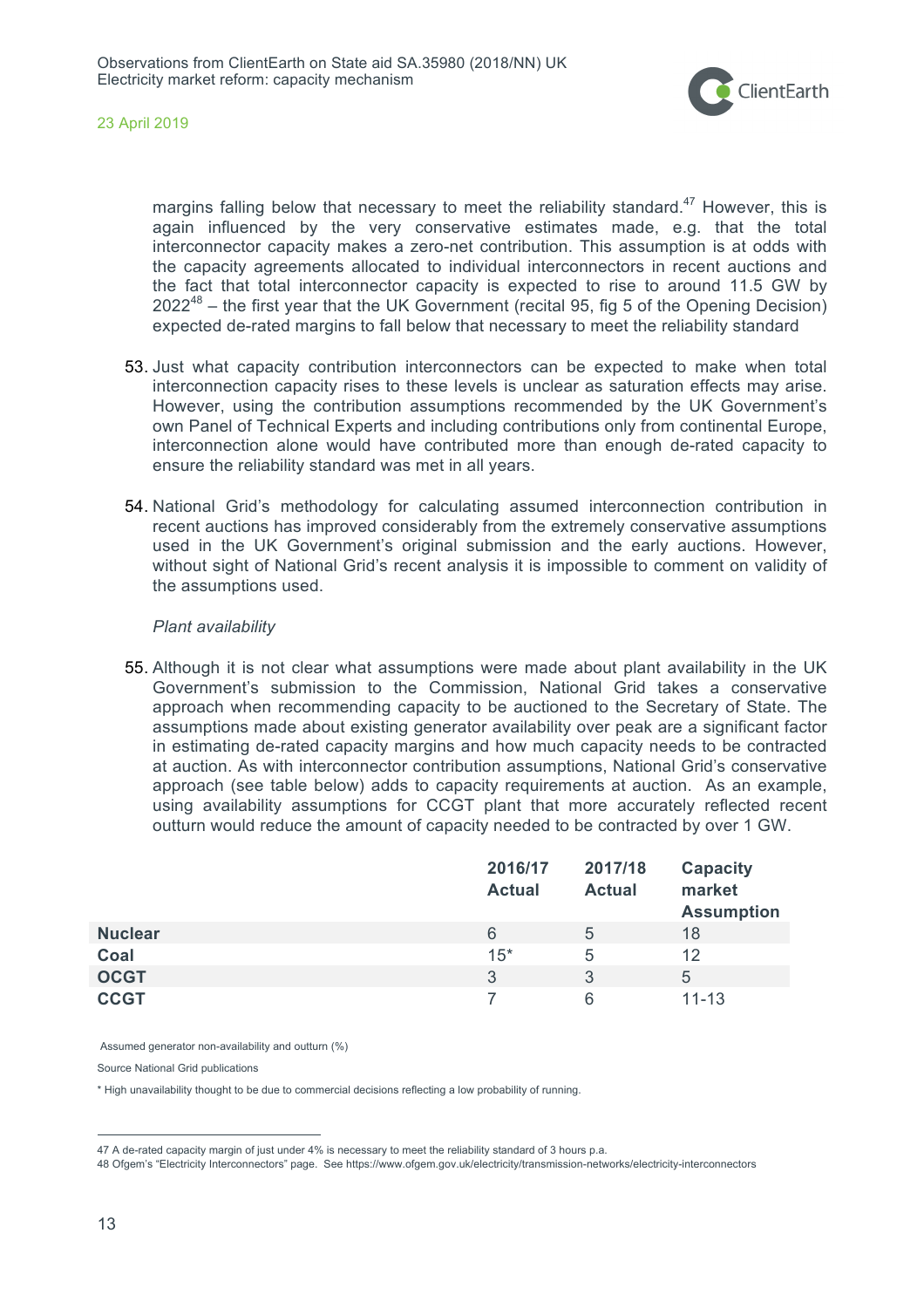

#### *Demand estimates*

56. As with interconnector contribution and plant availability, peak demand estimates play a major role in estimating de-rated capacity margins. Again, without sight of the assumptions made by National Grid in support of the UK Government's recent submission to the Commission, it is impossible to comment on their veracity. However, on the basis of National Grid's demand forecasting performance generally, the suspicion is that peak demand estimates will be overly conservative. As shown below, an analysis of National Grid's performance in forecasting peak demand over an eight-year period to 2017/18 shows a conservative bias, with demand being over-estimated in seven of those years with an average over-estimation error of 1.5 GW.



57. The suspicion that National Grid's demand forecasting remains overly-conservative is reinforced by the fact that, despite a steady decrease in recent years, the 2018 Electricity Capacity Review ("**ECR**") forecasts peak demand to rise to 60.3 GW by 2022/23. This prompted the Government's Panel of Technical Experts<sup>50</sup> to express concern at a lack of transparency behind National Grid's demand forecasting methodology and also the

 <sup>49</sup> 2018 State of the Market Report, Ofgem. See https://www.ofgem.gov.uk/system/files/docs/2018/10/state\_of\_the\_energy\_market\_report\_2018.pdf 50 Panel of Technical Experts independent report of National Grid's Electricity Capacity Report 2018. BEIS, https://assets.publishing.service.gov.uk/government/uploads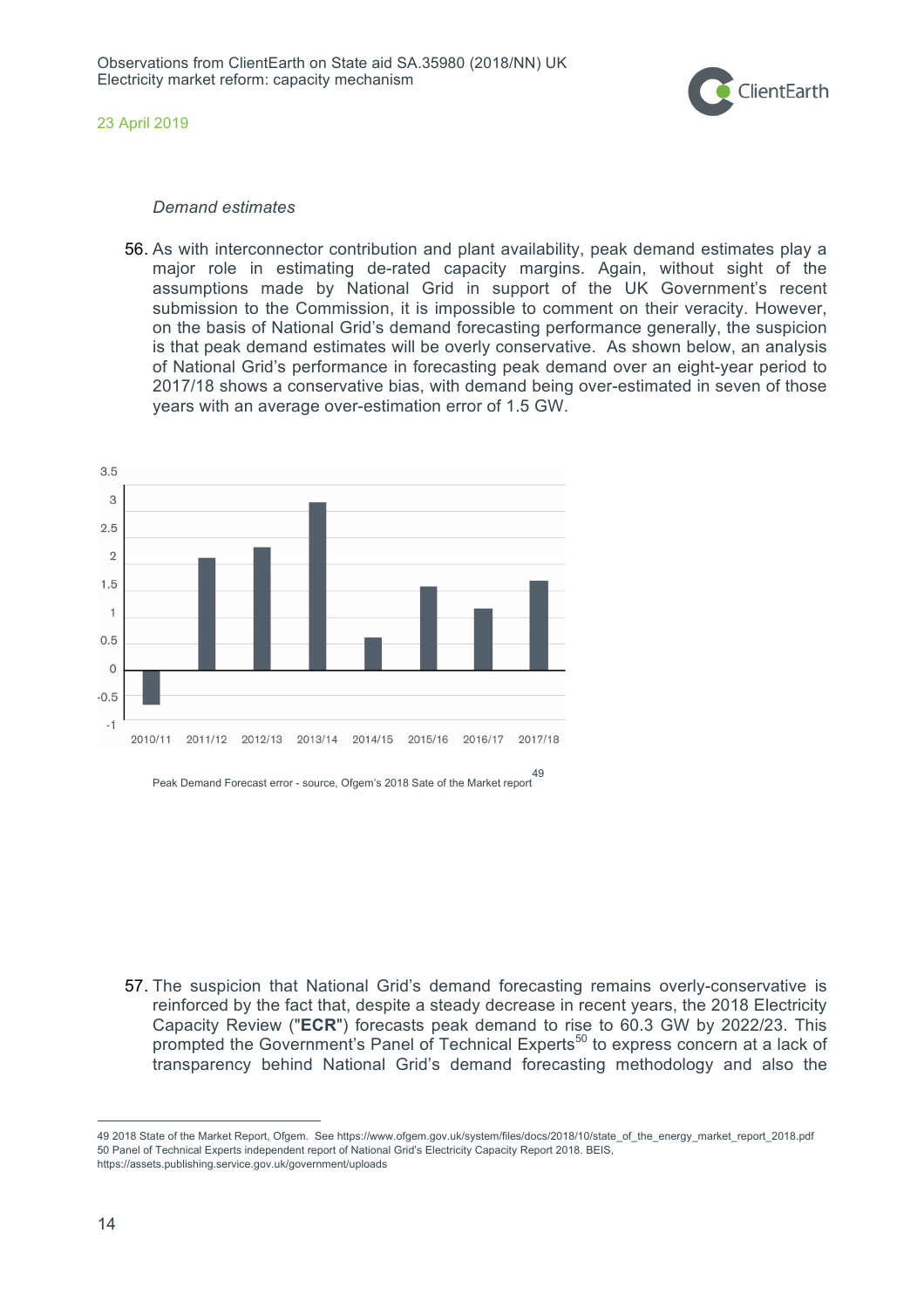

failure to adequately take price sensitivity into account, given that energy prices are likely to be high when capacity is scarce.

### *Risk of further capacity closures in the permanent absence of a capacity mechanism*

- 58. Without sight of National Grid's counter-factual analysis it is difficult to comment of the assertion that 8GW of coal and gas plant would close by winter 2019/20 (recital 101), however it seems highly unlikely. What is known is that 2.5GW of coal capacity will close in 2019 and, as all other transmission-connected generation will by now have committed to paying Transmission Network User of Service ("**TNUoS**") charges for 2019/20, no further closures seem likely prior to winter 2019/20. It is possible however that some of the small gas/diesel plants that have been awarded capacity market agreements but have been hit by Ofgem's embedded benefit changes may decide to terminate their contracts or not deliver.
- 59. What might happen post winter 2019/20 is unclear. The 8.5GW of remaining coal plant is expected to close prior to 2025 and closure could be advanced in the event of a permanent annulment. Aurora research has estimated that, if 15GW of coal and gas capacity failed to deliver, winter peak prices could double. 51 Losing 15GW would certainly result in a negative de-rated margin even with increased interconnection contribution etc. However, price increases of this magnitude would almost certainly encourage plants to remain operational, mitigating the overall loss of capacity.

### *Market failures*

- 60. As in its original submission, the UK contends that the reason behind its perceived generation adequacy problem is two-fold (recital 149 Opening Decision). Firstly, the "public good" argument, which revolves around the fact that, absent half-hourly metering, domestic demand is not sufficiently price-sensitive and, secondly, there is an energy market "missing money" problem.
- 61. Dealing with the first issue, it is true that domestic and small commercial demand is generally metered on a summation basis, with wholesale market settlement relying on assumed consumption profiles. This will change with the ongoing deployment of smart meters. However, the contention that the current lack of half-hourly metering renders the energy market insufficiently price-sensitive, is flawed. Currently, it is estimated that 38% of peak demand is metered on a half-hourly basis, more than enough to allow scarcity pricing to be effective as a means of balancing supply and demand when capacity is scarce. Not all demand needs to be price-sensitive for an energy-only market to work effectively.
- 62. Furthermore, as any perceived security of supply concerns must relate to future decommissioning (Great Britain currently has a significant plant surplus), the focus should be on the price sensitivity of demand in the future, not as it is now. It is therefore pertinent to note that the Government's intention of having a smart meter in every home

 <sup>51</sup> See http://watt-logic.com/2018/11/19/capacity-market-ruling/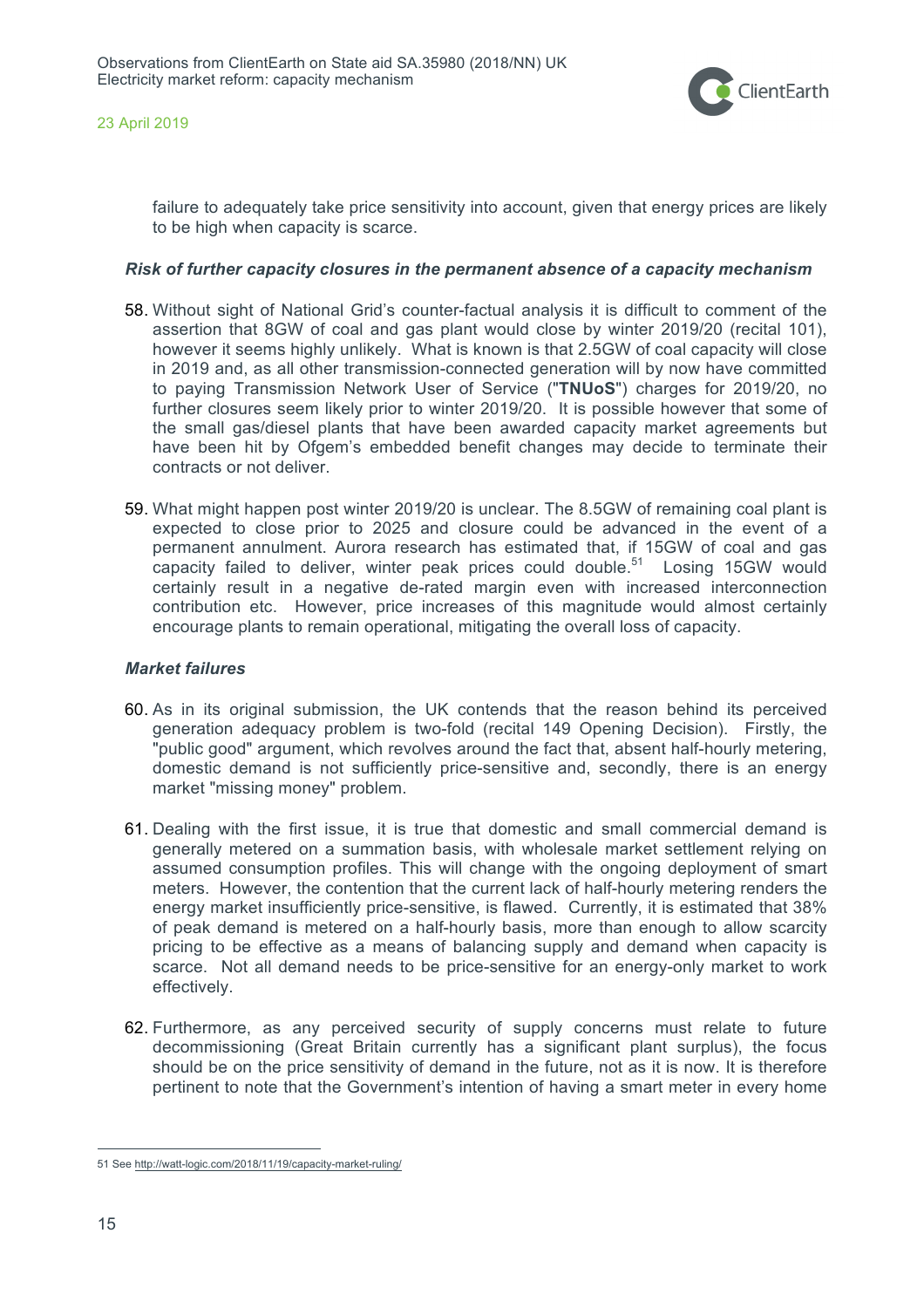

by 2020 will significantly increase the potential for demand to become more price sensitive, just at the time when it might be required

- 63. Turning to the second issue, the Commission contends that the Capacity Market addresses the missing money problem. In fact, the opposite is true. Great Britain has introduced market reforms that should address the missing money problem, e.g. a scarcity pricing function, marginal imbalance prices etc. However, the presence of a capacity market undermines the usefulness of these measures and drains revenues from the energy market. The Capacity Market does not address the energy market missing money problem, it makes it worse – as evidenced by the increase in forward peak energy prices that occurred when the capacity market was annulled.<sup>52</sup>
- 64. **This analysis shows, contrary to the Commission' preliminary finding at recital 151, that it is seriously questionable whether the Capacity Market fully meets an objective of common interest - that is not only ensuring security of supply, but also doing it without having an impact on the objective to phase-out environmentally and economically harmful subsidies - and that the scheme is necessary, in particular going forward.** The analysis set out in the Opening Decision is therefore insufficient for concluding that the scheme is compatible with these criteria of the EEAG and this shall be assessed more in depth in the course of the formal investigation.
- 65. Nevertheless, should the Commission consider that the scheme meets an objective of common interest and is necessary, *quod non*, each of the other compatibility criteria shall be assessed.

### **2.2.3 Appropriateness of the aid**

- 66. We do not challenge the fact that the scheme remunerates the service of pure availability of the CMUs only and meets paragraph 225 EEAG. However, **the appropriateness of the scheme in compliance with paragraph 226 EEAG is seriously questionable due to the lack, still, of technology neutrality of the Capacity Market.**
- 67. For the scheme to be effectively technology-neutral as required by paragraph 226 EEAG, it is essential that all resource providers are treated equally and that none face barriers to entry. **Equal, effective and hence competitive participation of all relevant resource providers shall be ensured by the combination of (i) eligibility criteria to bid in the auctions, (ii) the conditions of participation to the scheme, e.g. participation thresholds or guarantees to be provided and (iii) the conditions of the capacity agreements awarded pursuant to the auctions, including the length of those agreements.**
- 68. ClientEarth already extensively provided comments to the UK Government on the lack of proper consideration given to resource providers alternative to generation; demand side response in particular (see Annexes 1, 2, 3 and 5). Those views are supported by the

 <sup>52</sup> See http://watt-logic.com/2018/11/19/capacity-market-ruling/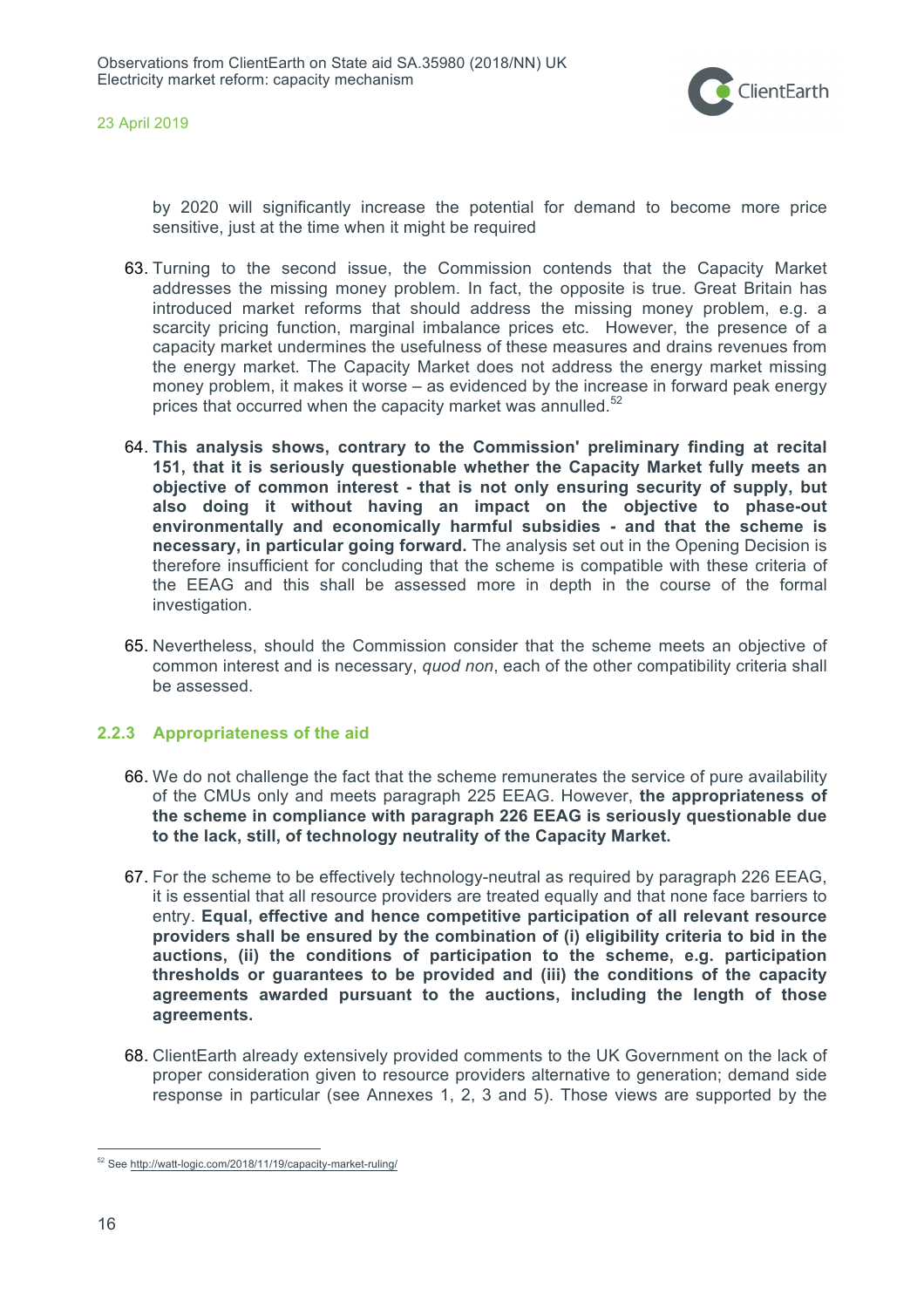

judgement of the General Court of 15 November 2018 and have lead to the present opening of a formal investigation by the Commission on this matter.

- 69. Besides, paragraphs 232(b) and 233(a) EEAG prescribe that a capacity mechanism measure shall be designed in a way so as to ensure the participation of foreign operators "where such participation is physically possible". ClientEarth welcomes the opening of the scheme to interconnections since 2015. However, we support the Commission's views at recitals 172 and 191 of the Opening Decision that the scheme should also be open to direct foreign participation<sup>53</sup>.
- 70. In its consultation of March 2019, BEIS proposed that "certain renewable technologies" become eligible to participate in the Capacity Market as from delivery year 2022/2023.<sup>54</sup> This would encompass offshore wind, onshore wind and photovoltaic solar. BEIS admits that renewables technologies such as wind and solar can contribute meaningfully to security of supply.<sup>55</sup> Unfortunately, the Opening Decision neither refers to this proposal from the UK authorities<sup>56</sup>, nor does it preliminarily assess, nor call for comments on, the current exclusion of renewable energy sources from the scheme - which is not justifiable in view of the potential contribution of these technologies to the level of security of supply.
- 71. **We encourage the Commission to request more information from the UK authorities on their proposal, the responses to the consultation and require confirmation that renewable technologies would be able to bid in the replacement T-3 auction.** As mentioned above under Sections 1.1 and 2.2.1, it is essential that all the relevant information, including the responses to the consultation, be assessed in detail by the Commission to substantiate its assessment of the compatibility of the Capacity Market with paragraph 226 EEAG. As part of its assessment, the Commission shall analyse in particular:

(i) whether limiting eligibility to offshore wind, onshore wind and photovoltaic solar amongst renewable energy sources that are defined in paragraph 19(5) EEAG, ensures that the scheme effectively meets the requirements of paragraphs 220, 226 and 232(a) and (c) EEAG;

(ii) why these renewable technologies were not included in the Capacity Market in the first place in 2014 and whether the UK Government's explanations for this exclusion were well-grounded at the time, against the justifications brought now for the inclusion of these renewable technologies for the future.

<sup>&</sup>lt;sup>53</sup> In its Interim Report of the Sector Inquiry on Capacity Mechanisms (p.14), the Commission expressed the view that "it is technically challenging to include foreign capacity in capacity mechanisms".

<sup>&</sup>lt;sup>54</sup> BEIS, Consultation on " Proposals for further amendments to the capacity market", March 2019, p.8. These renewable technologies could become eligible to the replacement T-3 auctions to be held in early 2020 for delivery year 2022/2023. They would be eligible subject to the rules on cumulation

of State aid.<br><sup>55</sup> BEIS, Consultation on " Proposals for further amendments to the capacity market", March 2019, pp.13-14

<sup>56</sup> It may be so because BEIS consulted on the expansion of eligibility criteria in March 2019, after the Commission issued the Opening Decision.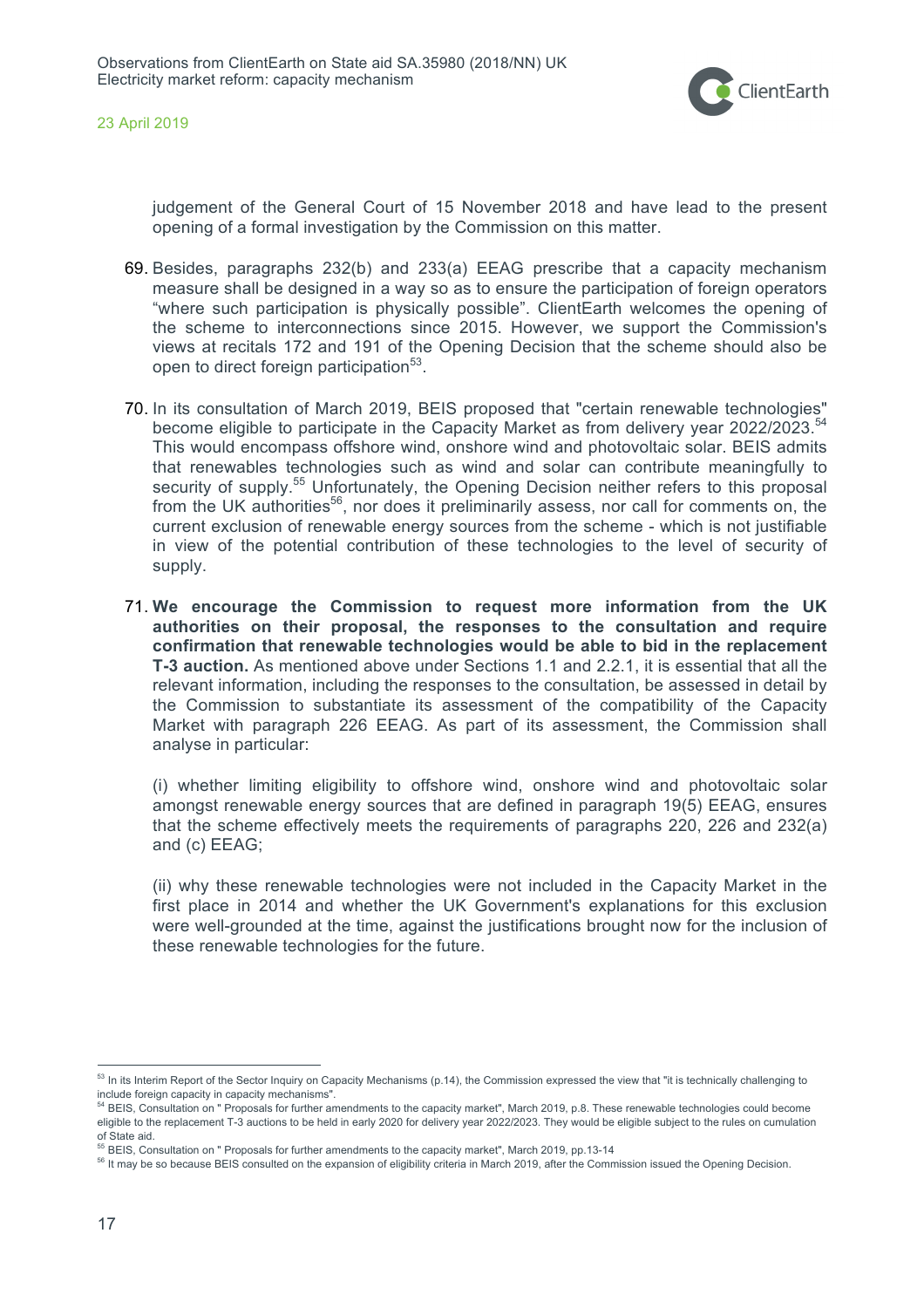

## **2.2.4 Incentive effect (recitals 177-181 Opening Decision)**

72. Assessment of the incentive effect of the aid requires the Commission to assess the counterfactual situation of absence of aid (paragraphs 277, 49 and 52 EEAG). As mentioned above, it is difficult to fully assess the incentive effect of the scheme without having any views on National Grid's counterfactual scenario. We nonetheless refer to our assessment of the reliability standard and the UK's conservative approach developed under Section 2.2.2 above, disagreeing with the UK's stance that the generation adequacy problem remains (recital 179 of the Opening Decision).

## **2.2.5 Proportionality of the aid (recitals 182-188 Opening Decision)**

- 73. The Commission (para 80) contends that recovering the costs of capacity agreements by charging suppliers based on their consumption across the entire Winter between 4-7 pm on working days will reduce the amount of capacity to be procured. However, this dilutes any cost-reflectiveness, because costs, instead of being directly causally linked to the TRIAD peak demand periods during which the CM will be needed, are basically "smeared" across the entire Winter period. Charging suppliers on this basis essentially eliminates demand response as a means of reducing chargeable demand as few providers could countenance reducing demand on every winter weekday. So, rather than reducing the amount of capacity to be procured as the Commission claims, the cost recovery methodology actually increases capacity requirements.
- 74. A better approach would be to recover the cost of capacity agreements over the triad periods, i.e. using the same methodology as applies to the recovery of network costs (and the methodology originally proposed by the UK Government itself). Although triad demand periods are identified ex-post and cannot be predicted with absolute certainty, in practice the methodology reduces the number of demand periods over which demand response needs to be applied. This would increase the effectiveness of demand response in reducing the amount of capacity to be procured.
- 75. Unfortunately however, Ofgem have signalled the end of the triad methodology without at this stage identifying how it will be replaced.<sup>57</sup> If the Capacity Mechanism is to be reinstated, some means of cost recovery that incentivises suppliers to reduce demand during periods when capacity is likely to be scarce needs to be found. Simply reverting to the original cost recovery methodology will discourage the use of demand flexibility and thereby increase both the capacity to be procured and cost to consumers. This would be squarely at odds with the proportionality principle, contrary in particular to paragraphs 230 and 231 EEAG (requiring the scheme to "*have built-in mechanisms to ensure that windfall profits cannot arise*" and "*to ensure that the price paid for availability automatically tends to zero when the level of capacity supplied is expected to be adequate to meet the level of capacity demanded*"), as more State aid than necessary would be paid out.

 <sup>57</sup> See https://www.ofgem.gov.uk/ofgem-publications/143400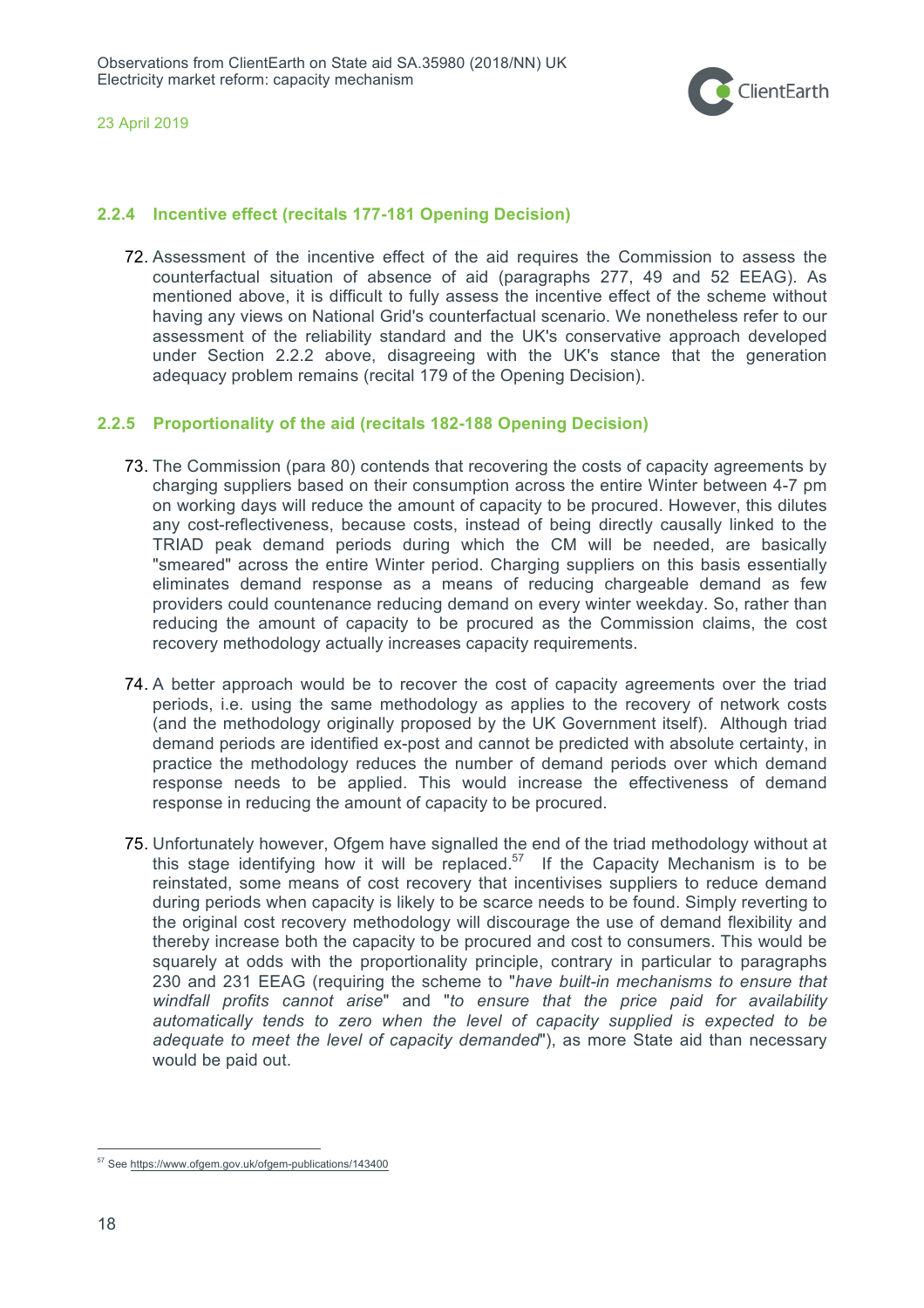

## **2.2.6 Avoidance of negative effects on competition and trade (recitals 189-197 Opening Decision)**

76. As mentioned above, ClientEarth is of the opinion that the requirements of paragraphs 232 and 233 EEAG are not currently met by the Capacity Market due, in particular, to (i) the discriminatory conditions preventing some operators from efficiently participating and contributing to the Capacity market, be it for the different contract length, participation thresholds and bid bond required; and (ii) the lack of direct foreign participation.

## **2.2.7 Compliance with Articles 30 and 110 TFEU (recitals 198-202 Opening Decision)**

77. We do not have any comments in this respect and welcome the inclusion of interconnectors in the scheme since 2015.

## **2.2.8 Duration (recital 203 Opening Decision)**

- 78. We are of the opinion that the scheme should not be approved at all, or at the very least not going forward. The market, the policy and legal frameworks have already significantly evolved since 2014. With a complete in depth compatibility assessment, the Commission should reach the conclusion that these evolutions highly contributed to the security of supply in the country and that the alleged resource adequacy problem does not persist (if there ever was one) (see Section 2.2.2 above).
- 79. Regardless, a potential approval of the scheme until 2024, as envisaged in recital 203 of the Opening Decision, does nothing to the obligation of the UK to comply with the recast Regulation as from 1 January 2020 and adapt the scheme in consequence; nor shall it be an excuse for the UK to unduly delay any reforms (of the energy market or the Capacity Market) after December 2024.

# **3 Conclusions and recommendations**

- 80. The analysis of the Capacity Market by the Commission in 2014 was, as also confirmed by the General Court, unsatisfactory. Likewise, there are a number of flaws in the Opening Decision. This is particularly the case for the preliminary findings that the scheme meets an objective of common interest and is necessary, despite the fact that the market reforms undertaken by the UK and the current situation of capacity surplus (by 11.7%) plead for the contrary. The scheme is still not open to direct foreign participation, nor yet to renewable energy technologies and the reforms of the rules shall still ensure a better and more effective participation of demand side management. The Commission must ensure that the formal investigation is truly an in-depth investigation, taking into account all relevant information that is or could be available, publicly or not (and can be requested from the UK authorities or third parties), as well as all information provided by third parties and the reports expected to be produced by BEIS and Ofgem in summer 2019, and must also take due account of the evolution of the UK and EU regulatory frameworks.
- 81. In particular, we recommend that: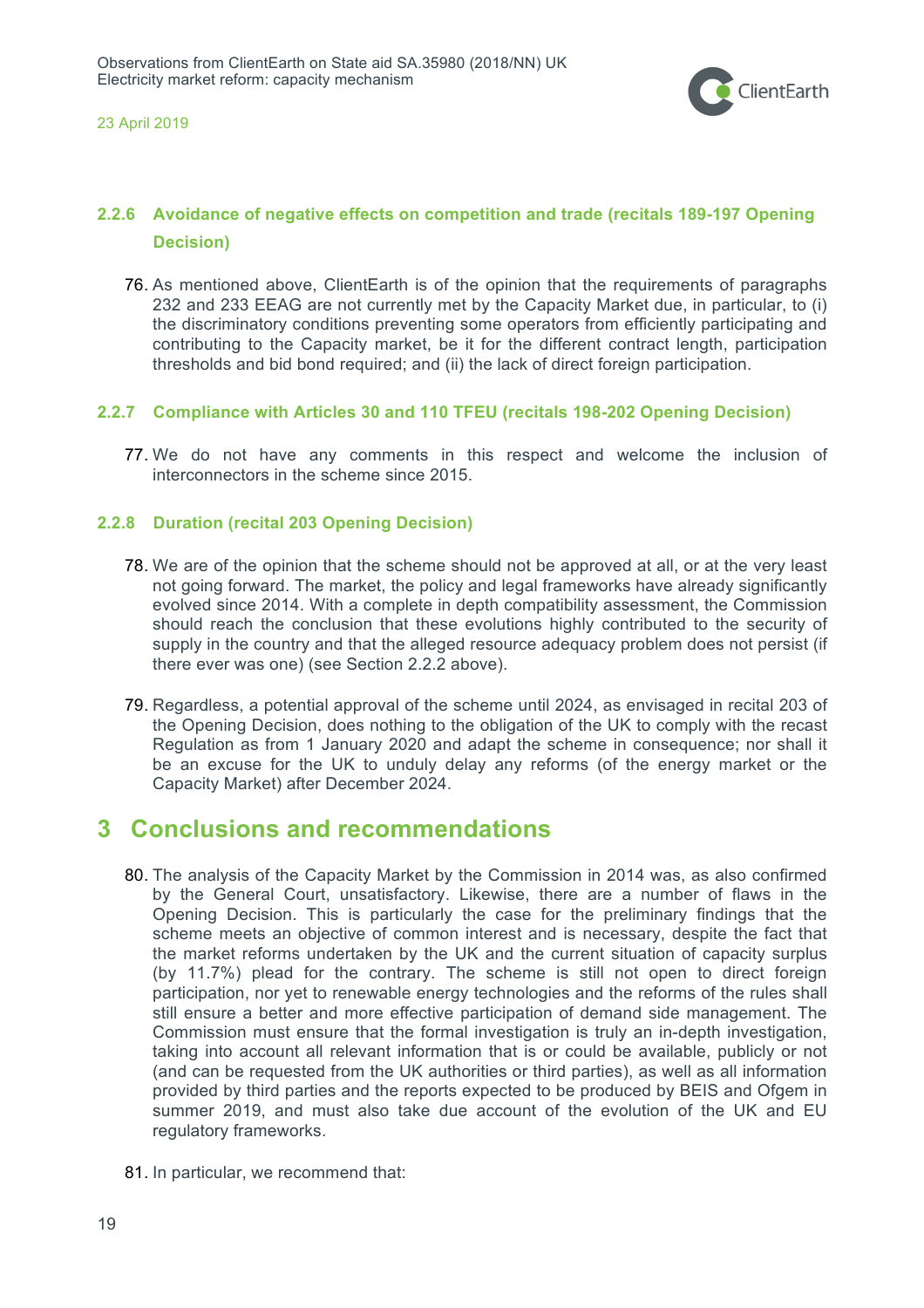

- An analysis of the lawfulness and compatibility of the extraordinary T-3 auctions for delivery year 2022 and of the T-1 "conditional agreement auctions" for delivery year commencing on 1st October 2019, both to be held in 2019, shall be conducted.
- The Commission gather more information, including through the responses to Ofgem's First Policy Consultation launched on 16 April 2019 on the Five Year Review of the Capacity Market Rules, the subsequent report published by Ofgem in the summer 2019 and amendments resulting therefrom.<sup>58</sup>
- The reform consisting in opening eligibility to the scheme to onshore wind, offshore wind and photovoltaic solar, must be pursued. The Commission should also critically assess the reasons why the UK authorities have not extended their reform proposal to other renewable energy technologies, and why the scheme was not open to those at the origin, in 2014.
- The final decision takes due account of the new rules for capacity mechanisms contained in the recast Regulation on the internal market for electricity. This would ensure that the Capacity Market, if deemed compatible in all or in part with the internal market for the future, complies with those new rules as soon as they enter into force on 1st January 2020.
- The UK commits to comply with their own policy of unabated coal closure by 2025 and adopt an emission intensity limit of 450gCO2/KWh preventing solid fossil fuel generators that exceed that limit from bidding to the auctions for delivery in 2025/2026, or earlier.

We remain at the Commission's disposal should you have further queries on these observations.

Maria Kleis-Walravens Head of Energy ClientEarth, Brussels +32 (0) 28 08 3470 mkleis@clientearth.org www.clientearth.org

 <sup>58</sup> https://www.ofgem.gov.uk/publications-and-updates/five-year-review-capacity-market-rules-first-policy-consultation